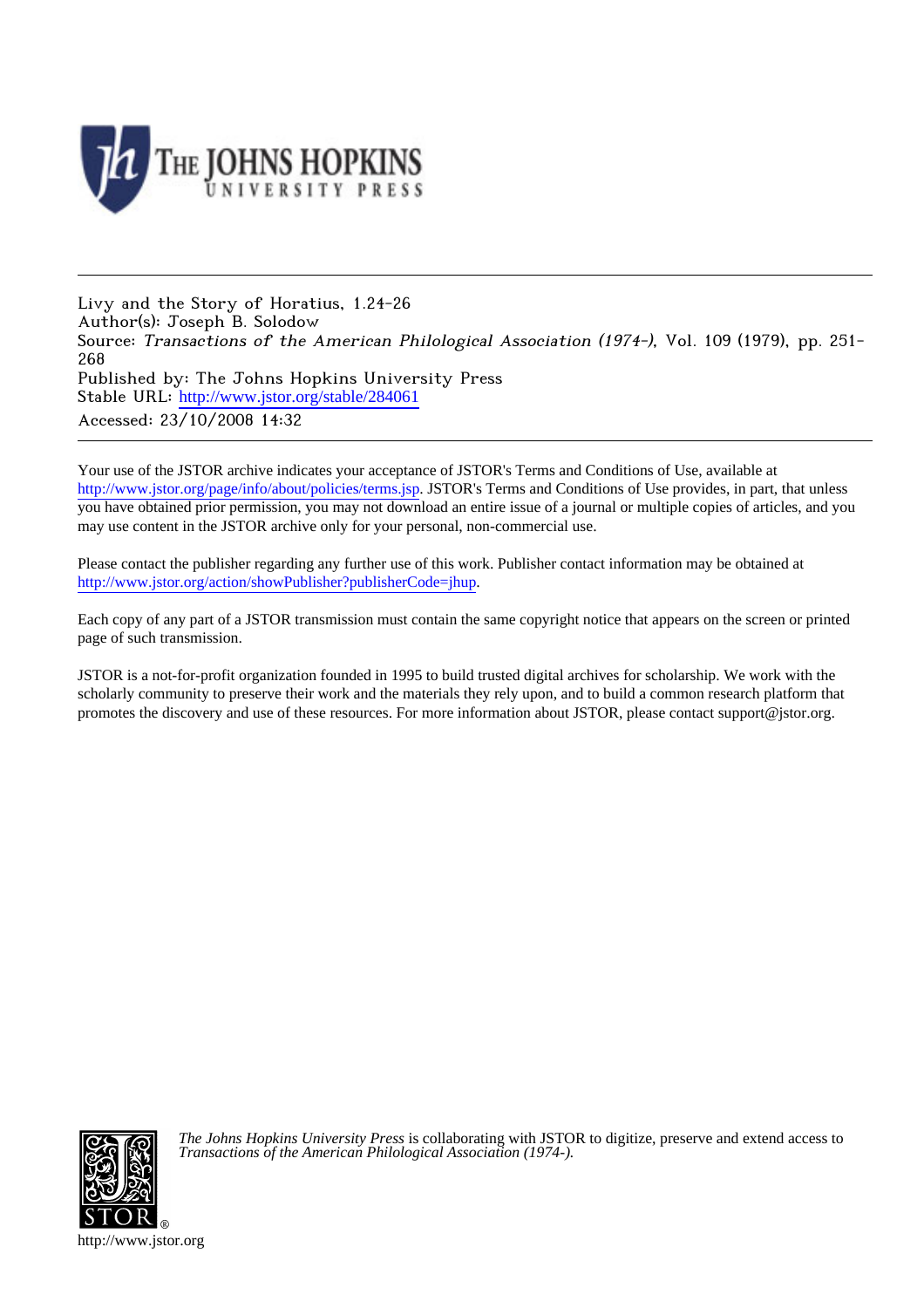## **LIVY AND THE STORY OF HORATIUS, 1.24-26**

**JOSEPH B. SOLODOW** 

**Bard College** 

**The value of history, Livy says, lies in offering the reader instructive moral examples, these being of two sorts: inde tibi tuaeque rei publicae quod imitere capias, inde foedum inceptu foedum exitu quod vites (Pref. 10). Nor does Livy leave it in doubt to which class each of the stories he recounts belongs, for the moral is most often clear: the bravery of a Mucius Scaevola deserves imitation, the lust and ambition of an Appius Claudius are execrable. Livy expresses such unequivocal judgments not so much by direct statement as through narrative: he focuses his narrative upon the moral and highlights it with every device of literary art. This is now an accepted truth in Livian criticism.' And yet there are occasions when, despite his stated goal, to present documenta in inlustriposita monumento, "instructive examples set in a perspicuous historical account,"2 the historian also deals with the inescapable complexities of man's life, in which deeds do not always lend themselves to such neat classification. Livy seems to me a man of greater moral imagination and wider human sympathies than he is usually held to be. I will discuss here one episode from his history where he dwells precisely on the absence of clarity and on the resulting complexity of moral judgment. My argument is based on a close examination of his narrative style, those habits of language which are the truest clues about a writer.** 

**The episode is the famous one of the Horatii and Curiatii, in which a Roman saves his country but then outrages it morally by murdering his** 

**'See, for example, P. G. Walsh, Livy: His Historical Aims and Methods(Cambridge 1961) 66: "Livy's history is dominated by ethical preconceptions ... His idealisation of the past depicts such [i.e., moral] qualities in sharp outline."** 

**2The hyperbaton emphasizes inlustri. This common form of the figure, whereby a syntactically obtrusive word intervenes between an adjective and its noun, in Livy at least regularly emphasizes the adjective, which is left suspended for a moment in the reader's mind. The most probative examples are those where the emphasized adjective contrasts with another word, as at Pref. 4: ab exiguis profecta initiis eo creverit ut iam magnitudine laboret sua; or at 38.17.13: generosius est, in sua quidquid sede gignitur; insitum alienae terrae in id, quo alitur, natura vertente se degenerat.**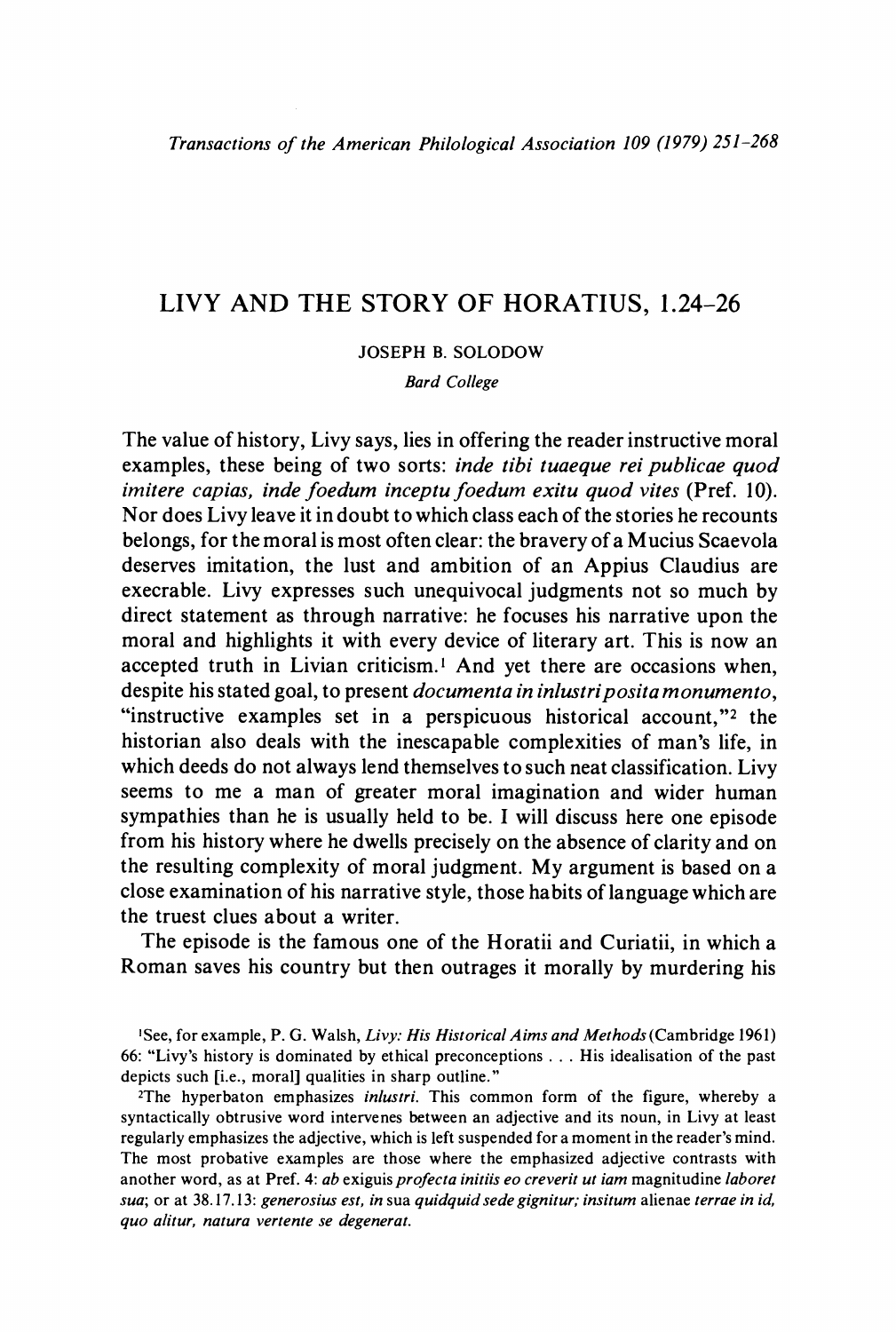**sister. I first describe the moral problem of the story, indicating the narrative devices by which Livy focuses attention on it and illuminating some of them through comparison with Dionysius of Halicarnassus and other writers. This analysis then leads to some general remarks on Livy's work, particularly its engagement of the reader.3 Afterwards in a second part, in order to prove that Livy, and no one else, is responsible for the manner in which the story is told, I review its possible sources and also the modern historical interpretations of it, which tend to deny Livy any responsibility.** 

**I** 

**The story is straightforward. In order to conclude a war between their cities Tullus Hostilius, king of Rome, and Mettius Fufetius, dictator of Alba Longa, agree to have two sets of triplets meet in a duel; the survivor will bring victory to his side. One of the Romans, Horatius, after losing both his brothers, succeeds in killing the three Albans. Upon his triumphant return to the city, however, angered to see his sister weeping over one of the slain Curiatii, to whom she had been betrothed, Horatius kills her. Tullus is obliged to bring him to trial. Specially appointed duumviri find him guilty; then on appeal the people acquit him, whereupon he expiates his crime in certain ritual acts.** 

**An outline, of course, does not convey the riveting effect which the story has from start to finish. But it does reveal how Livy has carefully divided the action into halves, the duel abroad and the trial at home. By this division he effects a sharp contrast between Horatius' heroic deeds and the murder of his sister. In Dionysius (3.21-22) any contrast between the halves is obscured by a cloud of incidental scenes: an exchange of longish speeches between Horatius and his sister (Livy gives nineteen words to Horatius** 

**3An indication of this is found in the sentence already quoted from the Preface, where Livy employs the second-person singular pronoun and adjective: tibi tuaeque rei publicae. The address is direct, almost personal. Livy nowhere else addresses the reader this way; Sallust and Tacitus never do. (Liv. 9.18.11 and Sail. Cat. 1.6 and 3.2 are rather impersonal; second-person potential subjunctives, like discerneres, are virtually impersonal too.) And, as Livy draws close to the reader, so he leaves a certain distance between himself and the Roman state. He**  speaks to the reader of tua res publica (not nostra-contrast Sall. Jug. 4.5: civitatis nostrae). **Other historians talk freely of nos, i.e., "the Romans" (Caes. Gal. 3.28.4, Sall. Jug. 8.1, Curt. 6.3.8, Tac. Hist. 1.2, Ann. 13.55, etc.). Livy's use of the word is very restricted: as A. D. Leeman remarks (Orationis Ratio [Amsterdam 1963] 1, 296), he never uses nostri to mean "the Roman troops;" and in the Preface, the only place he does use the adjective, it has a strong temporal reference (nostra . . . aetas, 5; vitia nostra, 9). The historian affects a certain impartiality.**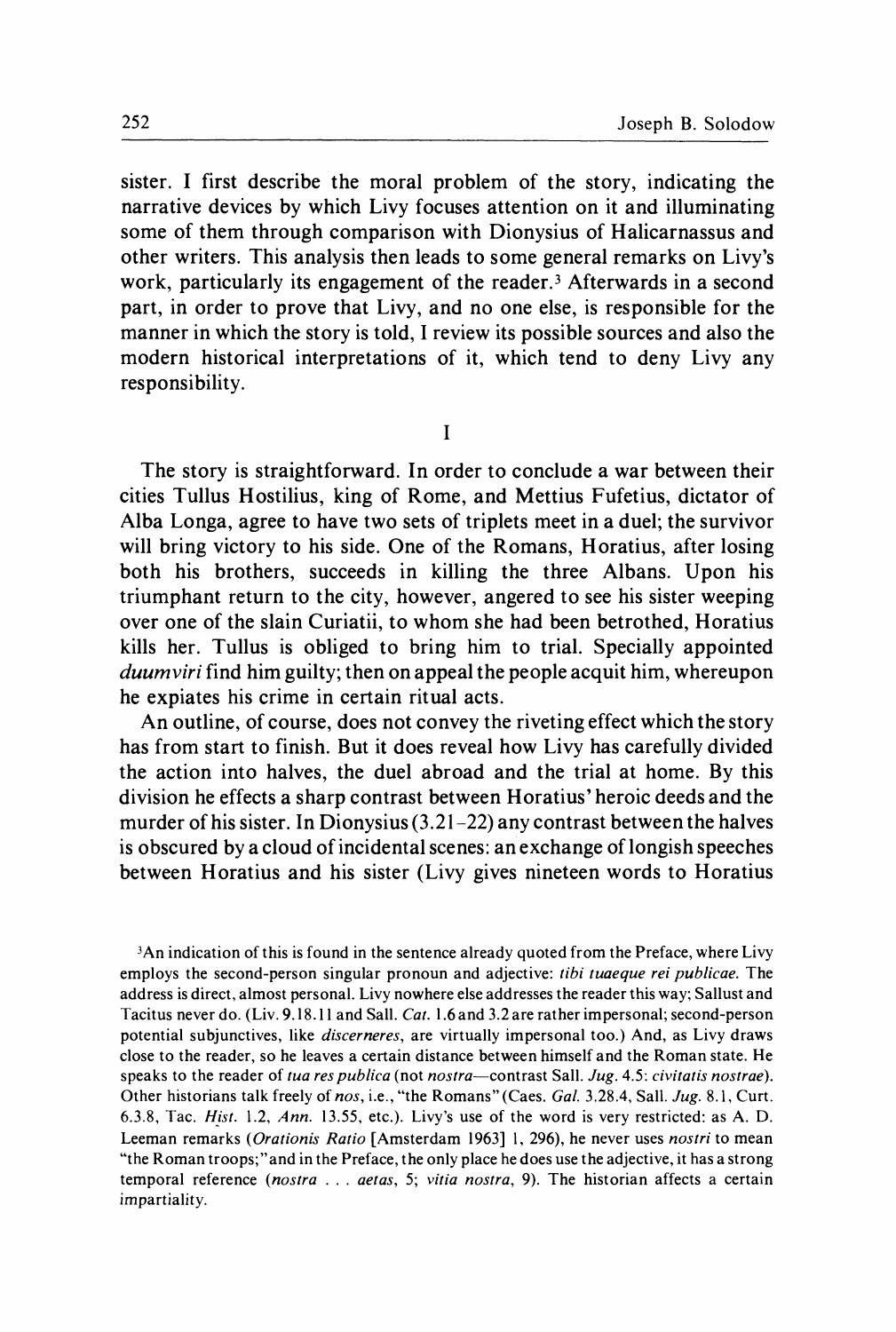**alone, and this after the murder, not before); the burial of the sister (Livy alludes to this at the very end of the story, so as not to interrupt the narrative here); the celebration of Horatius' victory (absent in Livy); and Tullus' address to the vanquished Albans (Livy places this directly after the duel, closely attaches it to the duel with the words priusquam inde digrederentur, and gives the content in a brief piece of indirect discourse).** 

**Livy, moreover, draws our attention to the contrast between the halves through verbal echoes. By prominently repeating certain words he invites us to see the two episodes as in some ways parallel to each other. Ferox, for instance, is often applied to Horatius.4 He and his brothers go forth to duel**  *feroces* (1.25.1); when left alone against the three Albans he is still *ferox* **(25.7), as he is again when facing the last of them (25.11). We might translate the word as "fierce." In the corresponding scene of the second**  half, where Horatius slays his sister, Livy says: movet feroci *iuveni animum* **comploratio sororis (26.3). In this context the word has a different ring to it and connotes "savage. "The echo leads to the important suggestion that it is the same quality which causes him to act on each occasion. In the duel itself events are picked out with words that will recur in the next half. Increpuere arma (25.4), an odd phrase since increpo is used of arms nowhere else in Latin,5 is found at the opening of the battle. The verb is echoed in Horatius' reproaching his sister: increpans (26.3). The dread felt by the army during the contest (horror ingens spectantes perstringit, 25.4) is matched by the dread which the law inspires in the citizens attending the trial (lex horrendi carminis, 26.6).6 With defigit (25.12) Horatius dispatches the last of the** 

**4R. M. Ogilvie, in his indispensable Commentary on Livy: Books 1-5 (Oxford 1965)105- 6-henceforth simply "Ogilvie"-remarks that Tullus Hostilius is distinguished for his ferocitas and that this is the key word of the section. He passes over the interesting fact that the word is used now for the king (22.2, 23.4, 23.10, 27.10, 31.6), now for Horatius, the leading**  hero of his reign (25.1, 25.7, 25.11, 26.3). Georges Dumézil thinks that the two men are **identified because in origin they were one: Tullus-Horatius represents at Rome the warriors, the second of the three social classes, or "functions," into which Dumezil believes Indo-European society was divided. (On Dumezil, see below, pp. 266-67). But Nikolaus Erb, Kriegsursachen und Kriegsschuld in der ersten Pentade des T. Livius (Winterthur 1963) ch. 1, shows how in general Livy tailors his description of the wars waged to fit the picture of the reigning king; thus the wars are chiefly an expression of the king's character; hence the ferocitas of both Tullus and Horatius.** 

**5Ogilvie points out the oddity, which is great enough to have persuaded H. J. Miiller to read concrepuere instead. Here, as elsewhere, Livy strains language for effect: the unfamiliar use of a word helps to fix it in our minds and alert us to the following echo.** 

**6Horrendus is an unusual word. Found once in tragedy (Trag. inc. 198 R; "contextu dubio," says ThLL 6.2981) and once again in Cicero (Tusc. 2.2; "vi potius verbali," ThLL ibid.), the word is first brought into use by Virgil and Horace. It is not found in prose before Livy. In any case, the collocation horrendi carminis is unparalleled in Latin.**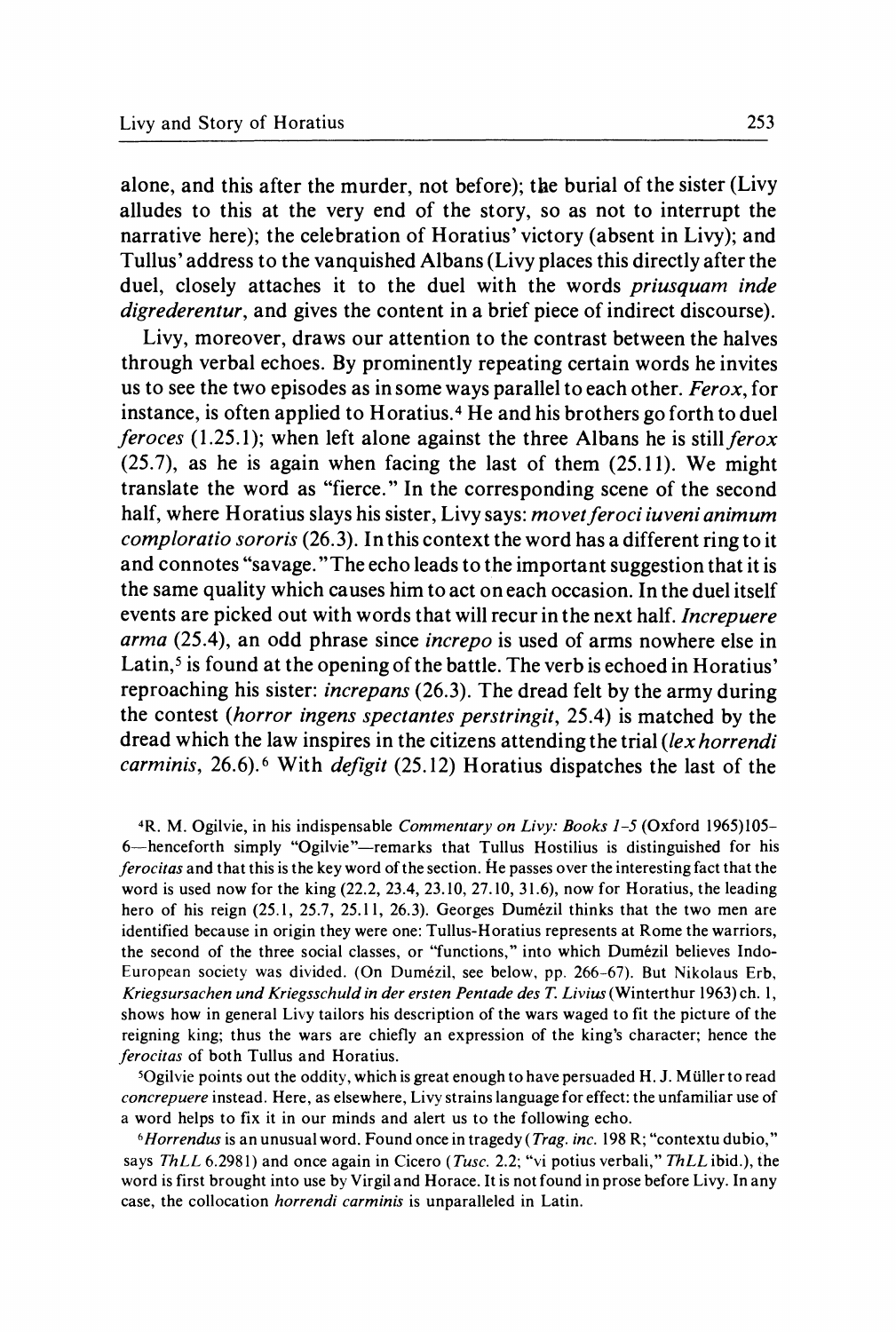**Curiatii, with transfigit (26.3) his own sister.7 And the field on which Horatius' brothers fell (corruerunt, 25.5) is recalled by the spot where his sister fell (corruerat, 26.14).8** 

**Through the composition of the story and these verbal echoes Livy draws our attention to. the problem which lies in the contrast between the halves. Horatius in the first half is a typical Roman hero, courageous and patriotic. But in the second half this same patriotic feeling leads him to kill his sister. The problem then is this: what are we to think of such a man, of such patriotism? Let us look into this more closely. Not only does Livy describe Horatius' heroism in the first part, but he also shows on what principle it is founded, the willingness to sacrifice oneself for the good of the commonweal. Of all the combatants in the duel he says: nec his nec illis periculum suum, publicum imperium servitiumque obversatur animo (25.3). The striking asyndeton and chiasmus throw into greater relief the**  words *suum* and *publicum*,<sup>9</sup> and this opposition lies at the heart of the **episode. For the basis of Horatius'heroism is precisely his subordination of himself to the public good, which may be considered the cardinal Roman virtue. In the second half, however, the repeated word ferox at the beginning (26.3) and the phrase ipsius [i.e., Horatil]parem in omnipericulo animum near the end (26.12) remind us that the same moral character** 

**7Defigo may be a special word here, for both its meaning and its construction. In classical prose generally defigo in its physical sense is uncommon outside of agricultural contexts (the usual word is transfigo). As for its construction, Ogilvie reports that "defigo with the plain ablative is only found in poetry."** 

**XI give two other examples of Livy's use of verbal echo. (1) In the account of Porsenna an echo suggests a parallel between Horatius Cocles and Mucius Scaevola, who are the heroes of successive stories. Livy says of the former's brave deed: ipso miraculo audaciae obstupefecit hostes (2.10.5); and of the latter's: prope attonitus miraculo rex (2.12.13). (2) Coriolanus in the first episode of his career distinguished himself by his bold attack on the inhabitants of Corioli, quos [sc. exercitus Romanus] intus clausos habebat (2.33.6). Shortly afterwards the Roman people are beset by hunger: fames deinde [sc. civitatem invasit], qualis clausis solet (2.34.2). The Romans are, in a sense, "besieged" themselves. And since it is Coriolanus, now prominent, who most bitterly opposes distributing to the people what grain is available, he is seen as the people's enemy. Livy represents the people as thinking: fame se iam sicut hostes peti (2.35.1). The two comparisons, qualis clausis and sicut hostes, are gratuitous and deliberate. Their words, echoing the siege of Corioli, remind the reader that Coriolanus has gone from attacking Rome's enemies to attacking his fellow-citizens, from being Rome's champion to being her enemy. And, lo and behold! the implicit image comes to life in the next episode, in which Coriolanus leads a Volscian army against the city.** 

**9Even without chiasmus such sharp adversative asyndeton is extremely rare in Livy.**  Weissenborn-Müller cite: non iuvenem, vicesima iam stipendia merentem (3.71.6). But of the **twenty-two examples given by Ludwig Kiihnast, Die Hauptpunkte der livianischen Syntax (Berlin 1872) 287, not one is so sharp and violent as ours; most are made up of entire clauses in which the first words are opposed, as at 5.22.2: ex qua [sc. familia] filius ad senatum rettulisset, pater tam popularis sententiae auctor fuisset.**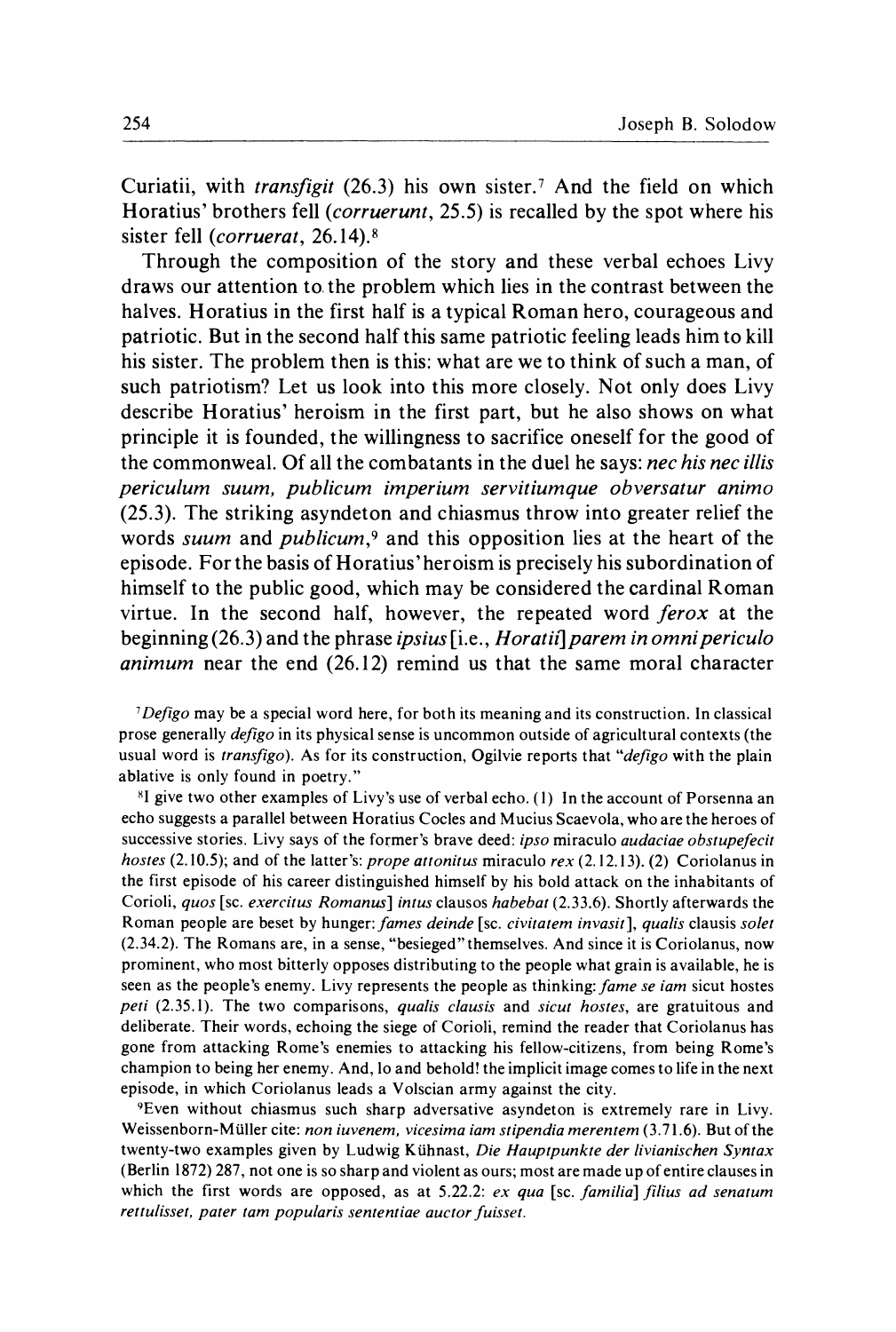**which caused Horatius to enter eagerly into battle also led him to kill his sister. Though it was obvious that his loyal subordination of himself to the state merited the highest praise before, it is far from obvious now, when he murders his kin. Perhaps, from a different point of view, we could formulate the problem thus: are the qualities important to war and empire compatible with civil society, with ordinary life? In any case we can see that Livy engineers the contrast between the halves of the story for the purpose of putting such a question. Dionysius, by comparison, not only clouds but also trivializes the contrast between the two parts of the story. He says only that envious Fortune did not allow Horatius, a mere man, to continue long in good luck, but as it raised him, so it cast him down swiftly (3.21.1): not a useless moral, but a hackneyed one.** 

**Livy now amplifies his theme by sounding it in a new quarter. He projects onto the king the same natural conflict between personal and patriotic motives that might have arisen in Horatius but did not. Tullus Hostilius, as depicted by the historian, is caught in a dilemma when Horatius appears before him, and this dilemma in turn highlights the problematic character of Horatius himself. For, while Horatius feels only the patriotic motive, the king is sensitive to both the patriotic and the personal. On the one hand, Tullus is the dispenser of justice before whom Horatius is brought: raptus in ius adregem (26.5). On the other, he is a man unwilling to incur the displeasure of the citizens: rex ne ipse tam tristis ingratique ad volgus iudicii ac secundum iudicium supplicii auctor esset ... (26.5). In this dilemma he chooses to create a new institution, the duumviri, whom he charges with the judicial responsibility.10 Livy in effect attributes the origin of this institution, not to any social or legal need, but to the personal moral predicament of the king. The duumviri embody the difficulty for him in judging Horatius. Livy quotes the law appointing them, which begins duumviri perduellionem iudicent (26.6), and then he adds: hac lege duumviri creati, qui se absolvere non rebantur ea lege ne innoxium quidem posse, cum condemnassent ... (26.7). <sup>1</sup>He is careful to** 

<sup>10</sup>No other source records the king's appointment of *duumviri*. Indeed, scarcely any other **source records the existence of these duumviri at all. The duumviri of his own day mentioned by Cicero (Rab. 12) imply the earlier ones, to be sure. And these are expressly named in Festus (p. 380 L) and the De Viris Illustribus (4.9). But neither Cicero (Inv. 2.78-79) nor Dionysius nor Valerius Maximus (6.3.6, 8.1.1) nor Florus (1.1.3.3-6) nor Dio Cassius ( = Zonaras 7.6), to name only the authors of the longer accounts, mentions the duumviri at all. Valerius in fact describes Horatius as a Tullo rege damnatus (8.1.1). And the scholiast on Cic. Mil. 7, who was**  well supplied with antiquarian learning, knows no *duumviri*; instead, appeal from the king's **sentence is made directly to the people. Perhaps Livy revived an obscure tradition about them for his own purposes.** 

**"It seems odd that the duumviri should be appointed simply to condemn a man. To the other explanations that have been offered for this, mostly of a legal nature, I add my own.**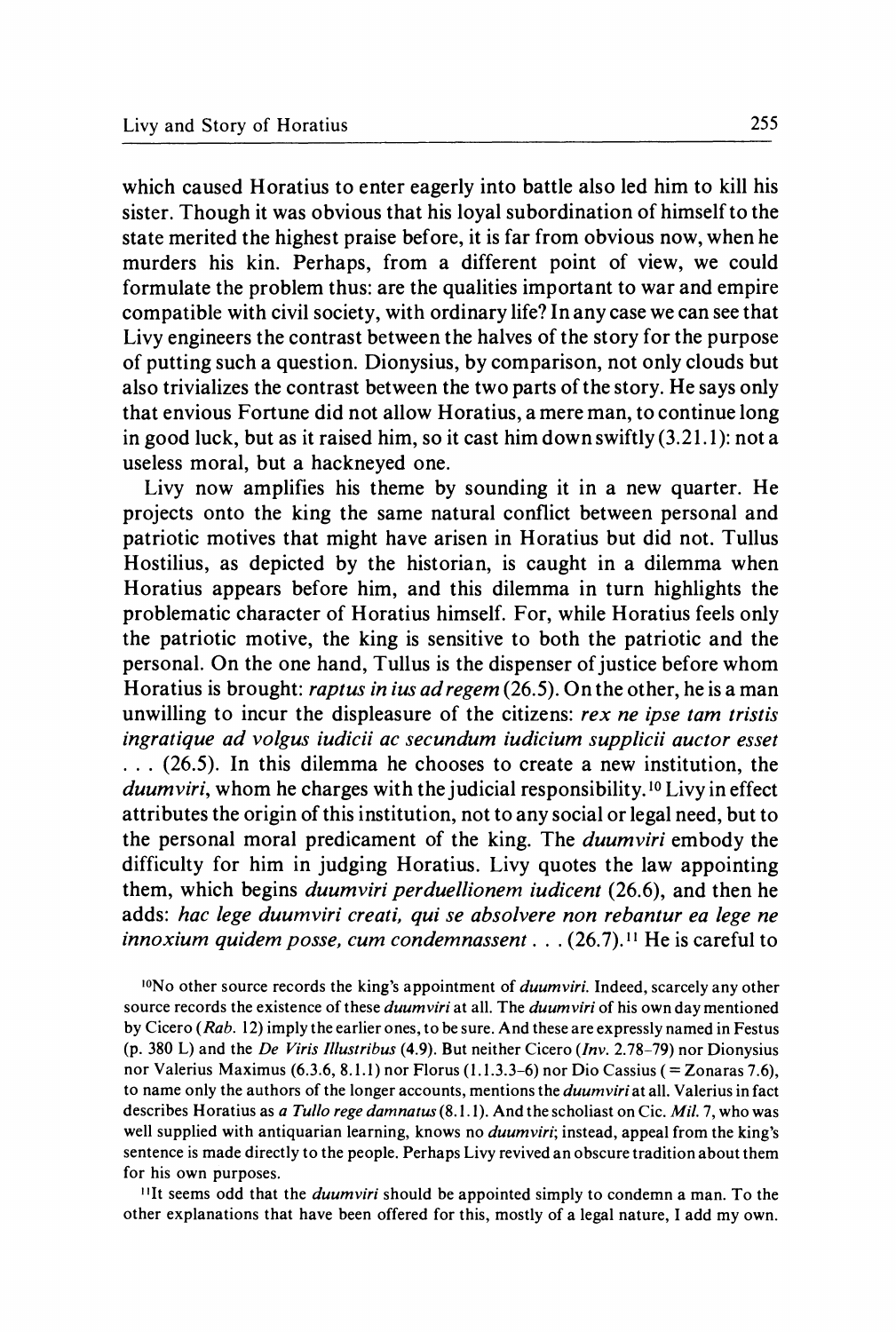**explain the motivation of the duumviri: they thought they had no choice, but would need to condemn even an innocent man. By telling us that they execute their commission in this wholly unreflective manner, he prevents us from taking their verdict as any kind of independent judgment on their part, and so maintains the ambiguity concerning Horatius. No character within the story, neither the king nor his surrogates, is made to declare his belief in the guilt or innocence of the accused. Finally, upon the duumviri's**  pronouncing Horatius guilty, the king urges him to appeal: tum Horatius **auctore Tullo, clemente legis interprete, "Provoco"inquit (26.8). Here too Livy suggests the conflict within the king, by having him keep to both the forms of law and his own sympathetic spirit.** 

**The way in which Livy has related the king's predicament to the central moral question shows more clearly in a comparison with Dionysius. At the corresponding point in his version (3.22.5) Dionysius gives a description of the king's situation very different from Livy's straightforward one. Instead of a single pair of conflicting motives he gives us a heap of arguments, three for punishing Horatius, two for acquitting him. Some of these are intricate and legalistic: for instance, that Horatia ought not to have been punished with death, for her offense was not capital; or that nothing further should be done to Horatius, since the father, who had the right to avenge his daughter, had already acquitted him. In Livy the king's thought is less abstract, more personal. We can see this in a small but telling difference: Dionysius' Tullus simply wants to avoid condemning a national hero, Livy's wants to avoid the popular odium he would incur by doing so. Livy, by selecting clear and concrete details (or by inventing them), brings out vividly the king's dilemma in judging.** 

**In the next scene of the drama, which takes place in court, Livy uses the appeal delivered by Horatius' father to recall to mind the same complexity of judgment: the man you are judging now, the father says, is the same who brought you victory over Alba Longa. The speech is short and effective. The only line of defense open was what the rhetoricians called constitutio iuridicalis, the argument that the deed was just.12 Of this there were two forms: the pleader could either argue that the deed in itself was just or** 

**Perhaps the king's words, duumviri perduellionem iudicent, meant "let them try him for perduellio," but were understood as "let them convict him," for iudicare can have either meaning. J. R. Seeley, Livy: Book I (Oxford 18813), also suggests this possibility; he thinks, however, that it was Livy, not the duumviri, who misunderstood the words!** 

**<sup>12</sup>Since the crime was caedes manifesta (26.12), the fact could not be denied: this would have been constitutio coniecturalis. And the law itself did not allow controversy: this would have been constitutio legitima. These distinctions between the defenses are found in Rhet. Her. 1.18-25.**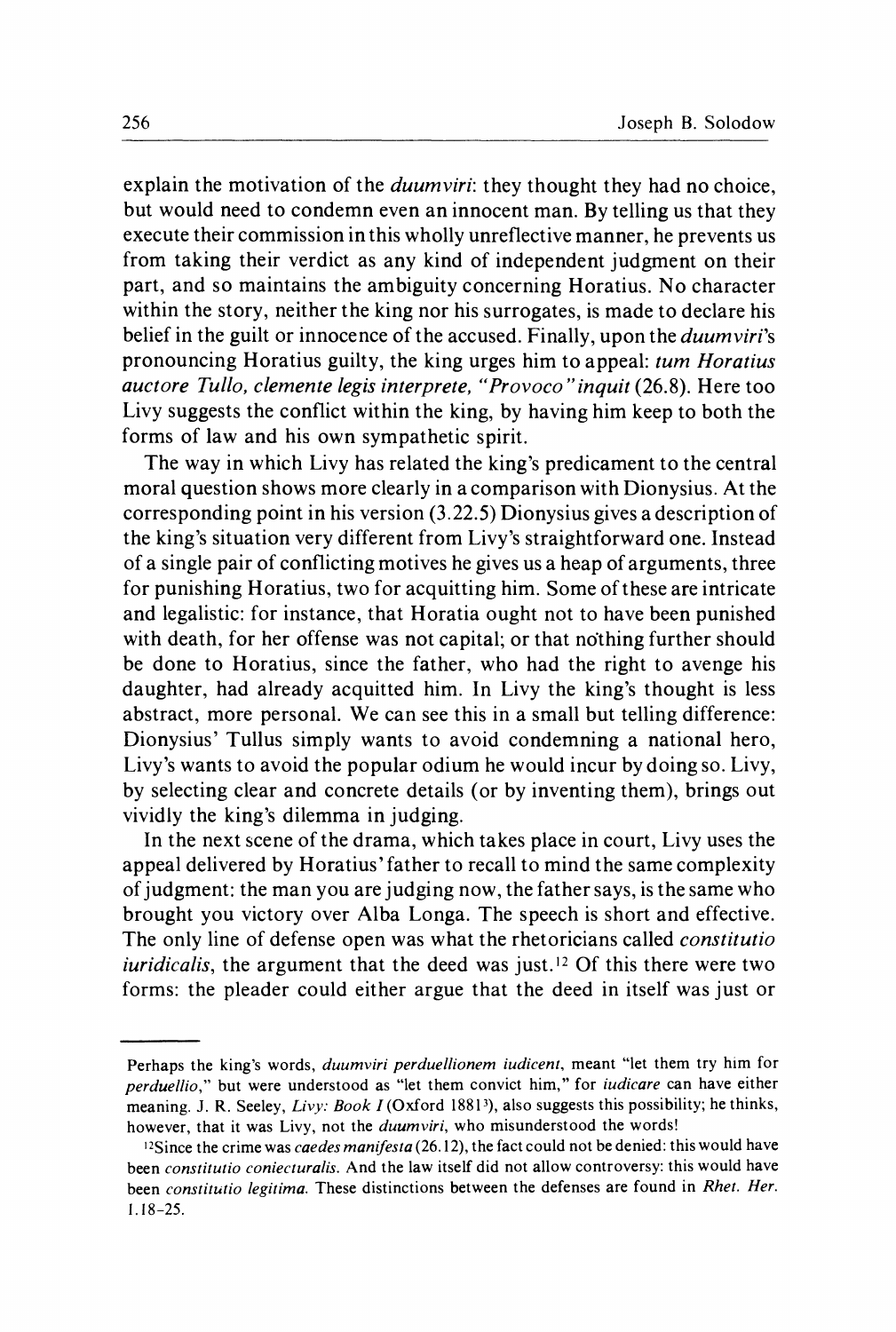**defend the deed by reference to something extraneous.13 Livy has the father use both forms. The elder Horatius gives the former argument in indirect discourse: sefiliam iure caesam iudicare; etc. (26.9). The latter argument is presented at greater length, and with it the father breaks into direct discourse: "huncine, "aiebat, "quem modo decoratum ovantemque victoria incedentem vidistis, Quirites, eum sub furca vinctum inter verbera et cruciatus videre potestis?" etc. (26.10). The effect of this device, the switch from indirect to direct discourse, can readily be assessed here. The second part is the more important to the father's audience (and to the historian's), in that it keeps before their minds the earlier instance of the son's devotion to the state. The very form in which Livy reports the speech, with greater weight placed on the second argument, underlines the complexity of the issue.** 

**Nor does the story have a clear resolution. The people initially had been ambivalent about Horatius upon his slaying of his sister: atrox visum id facinus patribus plebique, sed recens meritumfacto obstabat (26.5). And at the end they are still of two minds. After the father's speech, to be sure, they acquit Horatius, more on account of his previous valor than the justice of his cause, Livy says (26.12). But at the same time his acquittal apparently does not satisfy their sense of justice: his deed must be expiated. So a beam is erected under which Horatius is sent, velut sub iugum (26.13). The once victorious hero is forced to submit like a defeated enemy. Even at the end of his story, we, like the people of Rome, cannot be sure how to judge Horatius.14** 

**Through a final device Livy brings this indecision home to us, his readers: he narrates the climactic scenes from the point of view of the spectators. This perspective of narration has often been remarked in the battle;'5 it is also found in the trial scene, though it is less striking. At the beginning of the duel, Livy writes: cum sui utrosque adhortarentur ... pleni adhortantium vocibus in medium inter duas acies procedunt (25.1).** 

<sup>13</sup> Rhet. Her. 1.24: absoluta est [sc. constitutio iuridicalis], cum id ipsum, quod factum est, **ut aliud nihilforis adsumatur, rectefactum esse earn (rem) dicemus ... adsumptiva pars est, cum per se defensio infirma est, adsumpta extraria re conprobatur. Cicero also describes this defense, at Inv. 1.15 and then again at 2.78-79, where he calls it relatio criminis and gives as an example Horatius' plea, without mentioning the father.** 

**'4Machiavelli, in his Discourses on the First Decade of Livy, Book 1, Chapter 24, strongly disapproves of the people's acquitting him. No state, he observes, can afford to balance crimes with merits; law and liberty will inevitably suffer.** 

**'5In this aspect of his battle description, as scholars have noted, Livy resembles Thucydides. But there is an important difference: the example always cited from Thucydides (7.71) is an isolated one; in Livian narrative this is a regular feature. Livy's predilection for the word spectaculum, which he uses 91 times altogether, three times in this very passage (25.2, 25.5, 26.10), indicates his concern for adding spectators to his narrative. See following note.**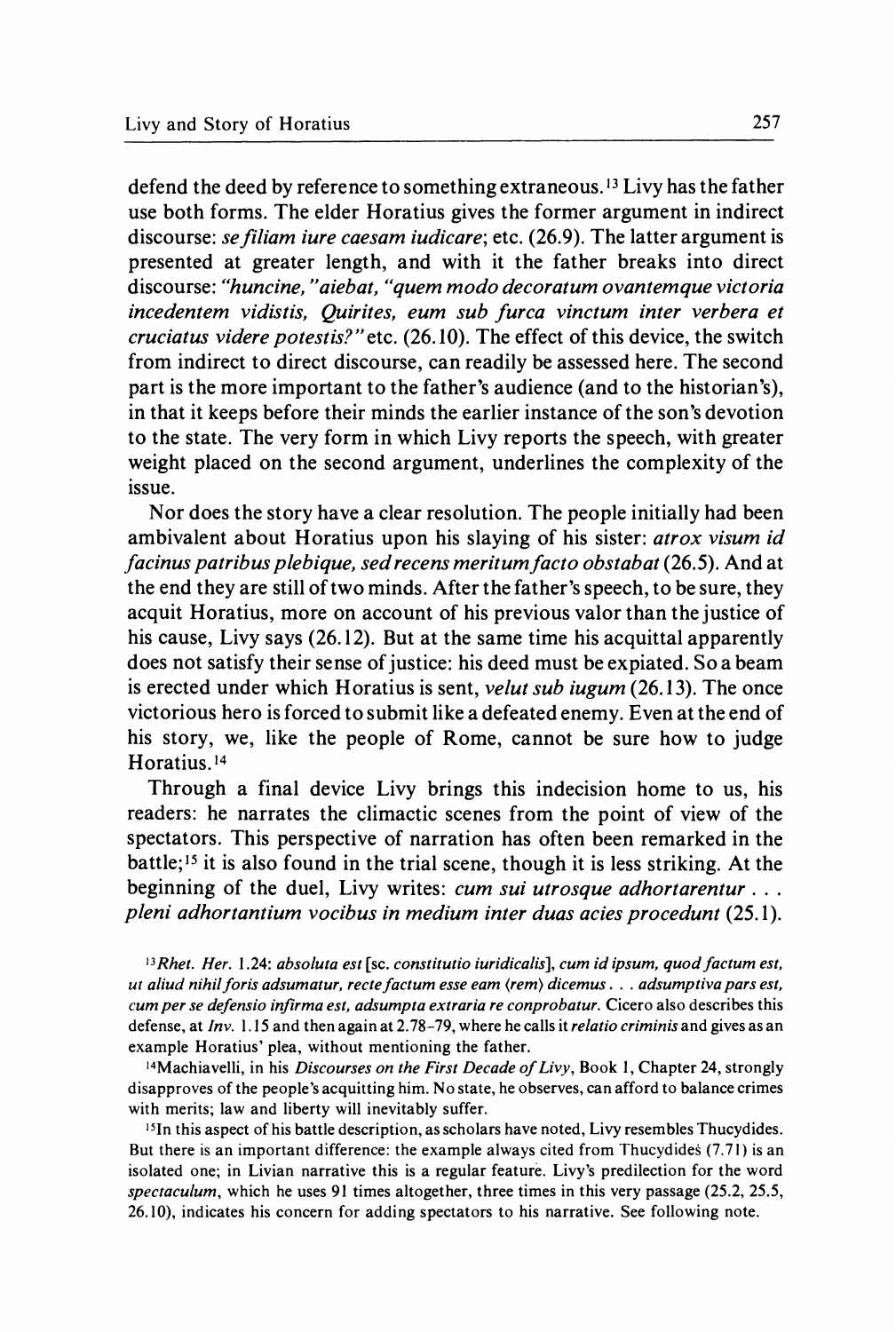**Then the whole of sections 2, 4, 5, 6, and 13 in chapter 25 refer to the spectators and their reactions. Livy twice singles out their anxiety, cura (25.2, 25.6). In the trial Livy reminds us of the citizen bystanders at 26.5, 9, and 12, and the elder Horatius is made to invoke them as witnesses in 26.10 and 11. By means of these sentences, reminding us of the presence and the reactions of the spectators, Livy induces us to view the story through their eyes.16 We seem to feel the same trepidation as the army, the same uncertainty about Horatius as the king and people. Livy's narrative, that is to say, contains within itself both a moral problem and an awareness of the problem, an awareness which is transferred from the characters in the story to the reader.** 

**Again the contrast with Dionysius is instructive. Dionysius does portray the spectators of the battle-scene (not the trial-scene, however), and he does so at length, especially in 3.19. But his description of their state of mind, as of Tullus Hostilius', is sometimes so abstract that its effect is to distance us from the scene, not draw us into it:** παντὸς ἄλλου πάθους ἐναγωνίου **(owvai avvEXeLs, al iJLuv 7rpo; Tr 6pbpcL4eva' re Kat 6p&jbiEva V( )' KaTrcEpcu, at**   $\delta$ έ πρòς τὰ μέλλοντά τε καὶ ύποπτευόμενα. καὶ ήν πλείω τὰ εἰκαζόμενα  $\tau \hat{\omega} \nu \gamma \nu \omega \mu \epsilon \nu \omega \nu$  (3.19.1). Such remarks are so general that they could be **applied to almost any suspenseful situation. Sometimes Dionysius'**  description of feelings is just pedantically obvious:  $\pi \alpha \nu \tau \epsilon s \alpha \nu \epsilon \beta \omega \eta \sigma \alpha \nu$ , 'Aλβανοὶ μὲν ώς νικῶντες ἤδη, 'Pωμαῖοι δ' ώς κρατούμενοι· τοὺς γὰρ δὴ **a0(erEpov9 6Vo 7ols0 ptaLv 'AAXfavoZl clKaTEpyaoTOVg v7reA'pd/.lfavov**   $\gamma \epsilon \nu \eta \sigma \epsilon \sigma \theta \alpha t$  (3.19.5). Livy is briefer, more subtle, and more persuasive; **unlike Dionysius, he succeeds in making us feel that we too are present at both scenes as silent judges of Horatius.** 

**Through all of these narrative devices-symmetrical composition of plot, verbal echo, word placement, creation of subordinate scenes and characters, handling of speeches (direct and indirect), choice of vocabulary, and perspective of narration-Livy brings out the ambiguities of Horatius' career.** 

**This analysis suggests some more general thoughts about Livy as a historian. The catalogue of his deficiencies is familiar: ignorance of geography and warfare, confusion on legal and constitutional matters,** 

**<sup>&#</sup>x27;6For one among many other instances we may turn to the story of Manlius Torquatus, for which Livy's direct source was Claudius Quadrigarius. Claudius (fr. lOb Peter) makes no mention whatever of the bystanders. Livy, by contrast, mentions them frequently: duo in medio armati spectaculi . . . more ... nequaquam visu ac specie aestimantibus pares, etc. (7.10.6). Aestimantibus is otiose but subtly alludes to the spectators. (It is not accidental that the use of the participle in the dative to designate the standpoint of judgment only becomes frequent with Livy: cf. Hofmann-Szantyr, Lateinische Syntax und Stilistik 96). I hope to publish soon a separate essay on Livy's use of spectators.**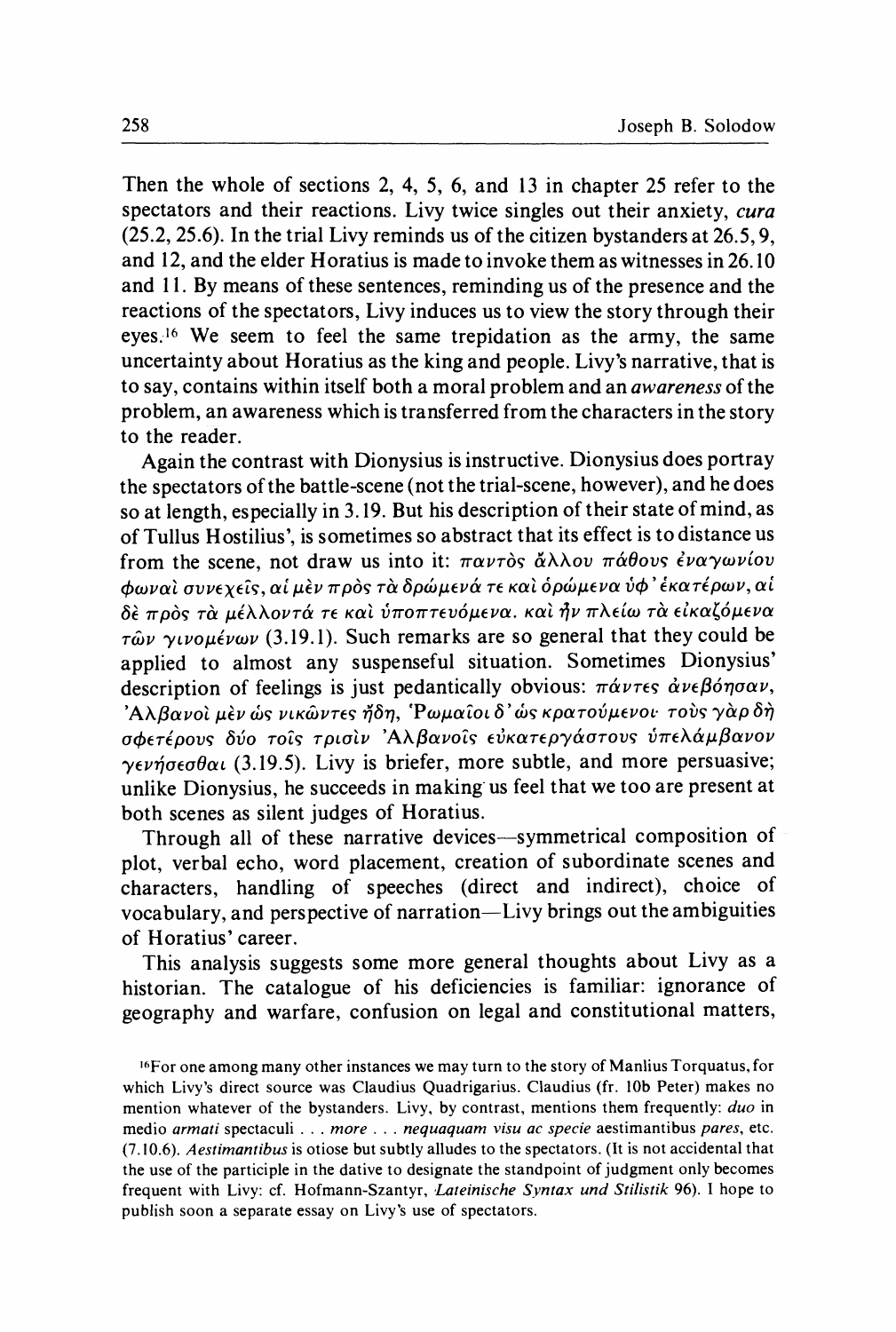**willingness to sacrifice accuracy to clarity, etc. His greatness as a historian evidently does not lie in searching critical investigation of the past.17 It lies rather in his own imaginative reconstruction of the past and his representation, or rather evocation, or it to the reader. His book therefore, especially in its earlier parts, is a document not so much of Roman history as of his own view of that history (and no doubt, to some extent, the view of his contemporaries). Livy's main engagement is not so much with the records of the Roman past as with the mind of his reader. It is to affect the reader that he draws on those resources of narrative art which I have described. By such means, and without necessarily changing the overall form of the story, Livy is able subtly to direct the reader's attention to what is important. He also makes the story more vivid to the reader by providing spectators to his history. Taking their point of view, the reader is drawn into the story. He participates both in the events and in the feelings about the events. And when, as usual, the story has a moral point, he is thereby invited to take a certain moral stance as well and to share the admiration for a Mucius Scaevola, the scorn for an Appius Claudius, the bewilderment at a Horatius.** 

**Amidst these stories we must not lose sight of Livy himself, the narrator of them. The vision of the national past impressed so subtly and yet so forcefully upon the reader is Livy's own. And the greatness of his history is finally the greatness of the vision, which is not merely chauvinistic, but has many noble aspects, not all exemplified in our passage. It is marked, for instance, by generosity: Livy's sympathy and understanding are not confined to the Romans, but extend even to enemies. Thus Hannibal near the end of his career is made to seem good, perhaps even tragic;'8 besieged foreigners are regularly portrayed with tenderness;19 and Livy often momentarily makes us take the point of view of the enemy by calling the Romans hostes.20 Though he frequently flaunts his patriotism, Livy can also maintain a kind of impartiality. This aspect of his work is apparent if we compare our passage with other Roman versions of the story. Florus, for example, writes of the duel: tribus . . . illinc volneratis, hinc duobus occisis (1.1.3.4). And Festus speaks of Horatius noster (p. 380 L). That hinc and that noster betray the author's point of view; each one lets us know he stands "here," on the side of the Romans. Florus, furthermore, passes** 

**<sup>&#</sup>x27;7But see now T. J. Luce, Livy: the Composition of His History (Princeton 1977), for a strong defense of Livy.** 

**<sup>&#</sup>x27;8See E. Burck, "The Third Decade," in Livy, ed. T. A. Dorey (London and Toronto 1971) 33.** 

**<sup>&#</sup>x27;9See Walsh (above, note 1) 193.** 

**<sup>20</sup>To the examples adduced by Walsh, add 7.10.9.**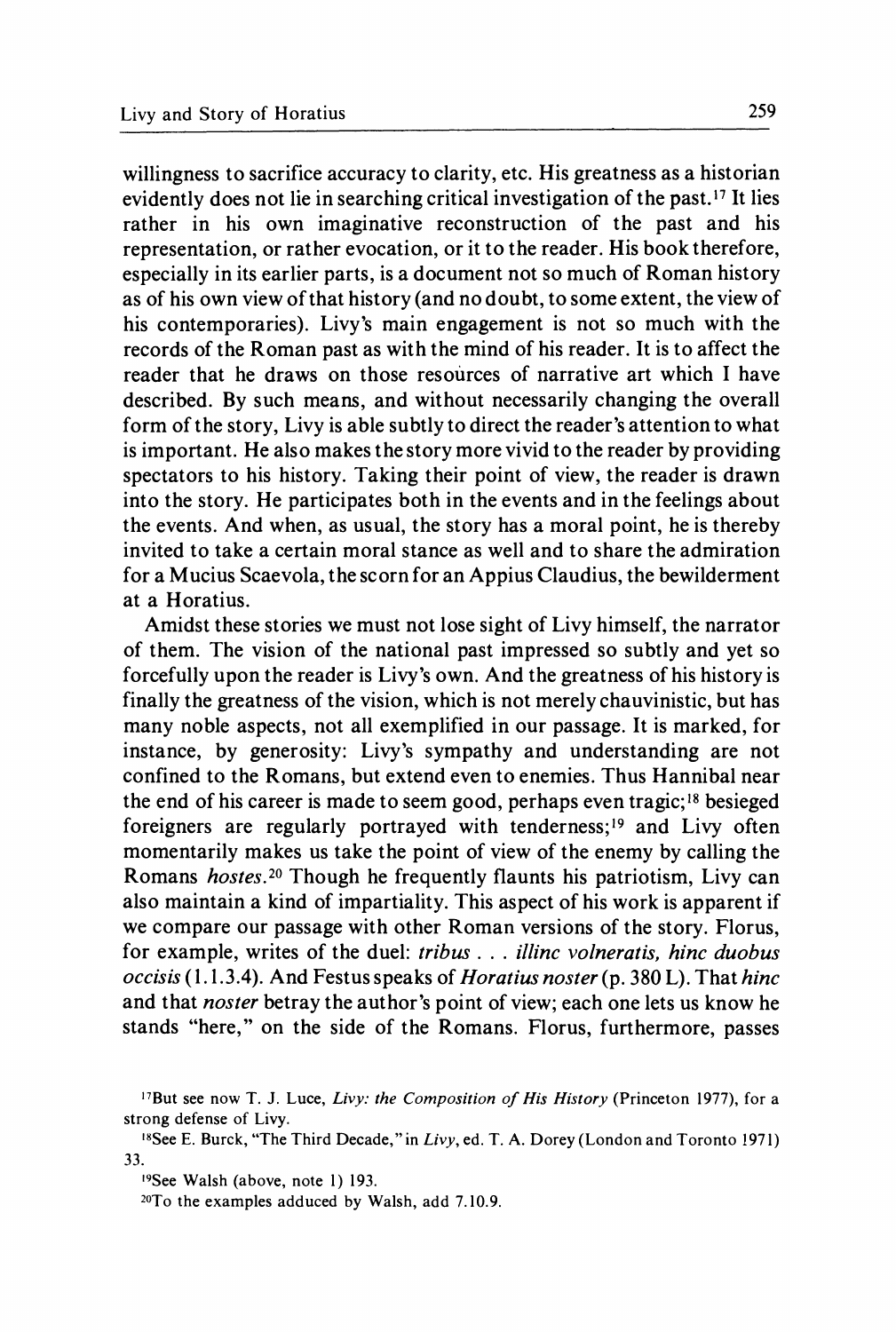**explicit judgment when, after saying ille mox parricidio [sc. victoriam] foedavit, he finally declares: abstulit virtus parricidium, et facinus infra gloriam fuit. It is precisely this kind of formulation that is lacking in Livy. Usually, of course, his moral feelings and judgments are clear to the reader. But judging well and knowing when not to judge may be equal testimonials to the moral faculty. It seems to me a final and not insignificant measure of Livy's greatness that on occasion, when the material warrants it, he is capable of suspending judgment altogether. This is what he does in the story of Horatius. Refusing either to condemn or to approve, he lays before his readers a moral problem which they must resolve themselves.** 

**There can be found in Livy other examples of moral complexity or deliberate unresolvedness.21 (1) During the Second Punic War, L. Pinarius, prefect of the garrison at Henna, fearing an attack on his men, massacres all the inhabitants while they are attending an assembly unarmed (24.37.1- 39.7). Livy concludes his account: ita Henna aut malo aut necessario facinore retenta. (2) When L. Marcius Philippus and A. Atilius report their dealings with Perseus, some senators approve the results as useful, while others are more struck by the un-Roman underhandedness through which they are achieved (42.47). Again, as in our passage, Livy chooses to embody the different views in the persons of the story rather than enunciate them himself.22 (3) The consul Manlius Torquatus has his own son put to death for disobeying orders and fighting a duel outside the ranks, though he was victorious. The soldier-spectators feel the awfulness of the sentence, while Livy observes its salutary effect upon discipline (8.7.1-8.2). Like the young Manlius, the reader is ignarus ... laus an poena merita esset. Yet none of these stories is so rich in unresolvedness as ours, and we may wonder whether special circumstances led Livy to write it in the way he did. In answer I offer the following speculation. Much of recent Roman history had been made by generals returning to the city after military victories abroad. The fall of the Republic is traced in the careers of Marius, Sulla, Pompey, Caesar, and Octavian: all won distinguished victories for the state, all upon their return inspired fear for the future in many of their fellow-citizens.23 Perhaps then it was as his thoughts dwelt on such figures that Livy composed the remarkable story of Horatius.** 

**<sup>2</sup>Professor T. J. Luce of Princeton University has pointed these out to me and has in other ways improved this essay by his kind and valuable criticism.** 

**22Ivo Bruns called attention to this technique in Die Personlichkeit in der Geschichtsschreibung der Alten (Berlin 1898), and Witte (see below, note 36) 274-80, elaborated. Perhaps the most famous example is found in Tacitus, when, after the death of Augustus, antithetic views of that emperor are put into the mouths of anonymous speakers (Ann. 1.9-10).** 

**23Montesquieu, for one, blamed the fall of the Republic on such men: "ces guerriers si fiers, si audacieux, si terribles au dehors, ne pouvaient pas etre bien moderes au dedans"**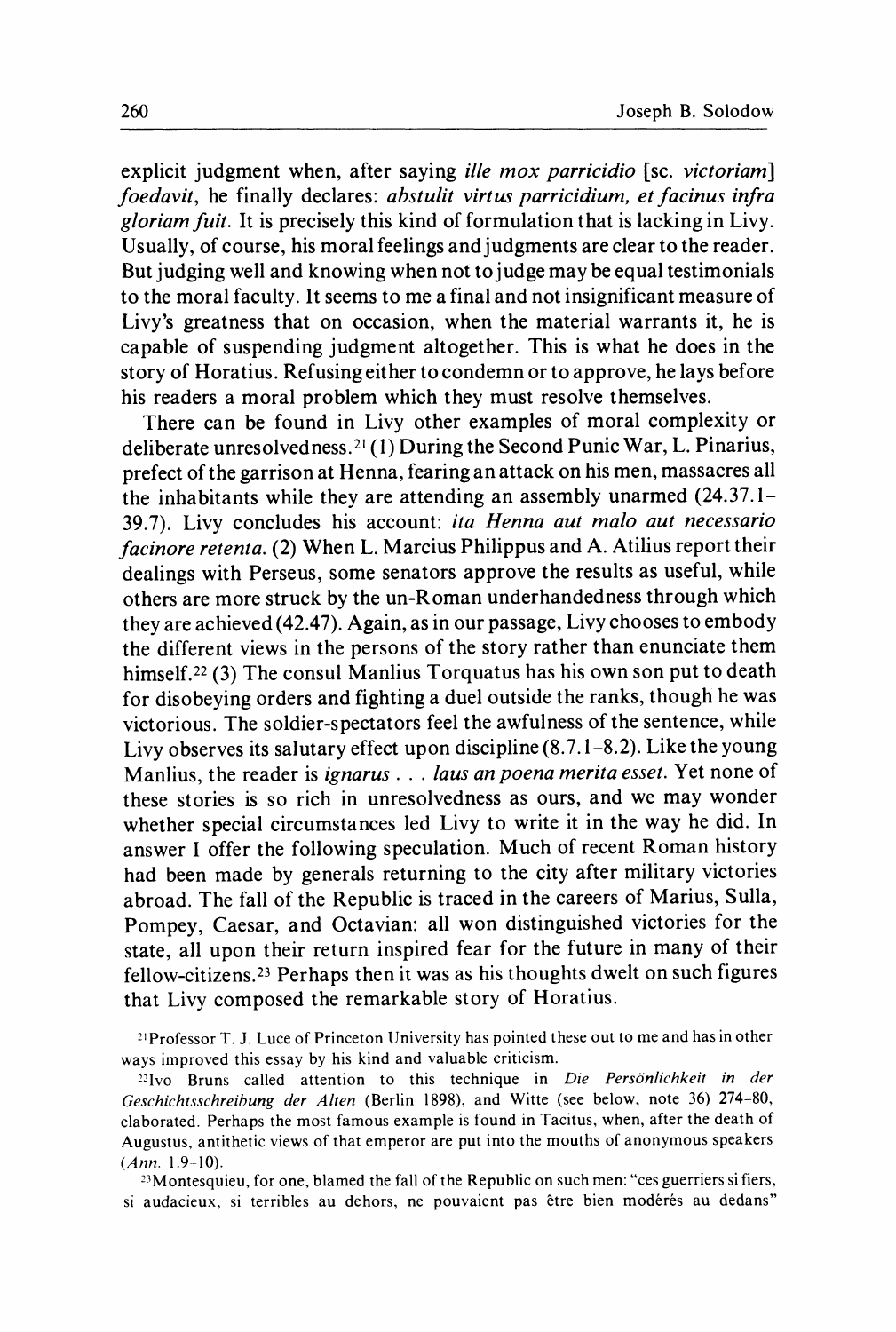**The analysis of the Horatius episode rests on the assumption that Livy himself is responsible for the story's form. Yet someone may well object: "Livy could not have intended the episode of Horatius to be a tale of moral ambiguity; he had little to do with shaping the story, which was simply handed down to him; the elements that create moral complexity were present all along in the traditional version." This is a serious objection and seems well taken, for indeed the story does appear to be very strongly determined, containing perhaps as much that is "given" as any other in the early books. The objection is answered in part by the previous section, in which we saw that key features of the narrative are characteristic of Livy and so probably originate with him. But it will be useful also to investigate the sources of the story and consider to what extent they may have determined the story's form.** 

**One important determinant of the traditional version was aetiology. The desire to establish the origins of things was so strong in the Romans that, when they did not know the origin of some name or custom, they often created a story that would embody an aetiology of it; such aetiologies therefore played a large role in shaping the stories told about early Rome.24 As presented by Livy this brief tale includes aetiologies for four topographic names, two legal institutions, and (probably) one law, all presumably known to the Romans of the day. These are: the tombs of the Horatii and Curiatii, the two Roman together, the three Alban closer to**  Rome and separated from one another; the *pila Horatia*, whether a column **or a set of spears; the tigillum sororium, under which Horatius passed in expiation; the sepulchre of Horatia outside the Porta Capena; the institution of the duumviri perduellionis; the Roman citizen's right of provocatio, or appeal to the people; and the law forbidding the mourning of a public enemy. I myself think the genesis of the story lies almost wholly in these aetiologies. But other determinants have been proposed. Scholars have located the origins in the political disputes of the second century, in pre-historic Indo-European myth, and even in early Roman poetry. In assessing these historical interpretations we meet one error common to all:** 

**<sup>(</sup>Considerations on the Causes of the Greatness of the Romans and Their Decline, ch. 10).** 

**<sup>24</sup>Ogilvie's commentary collects many examples of this process. For topographic aetiologies**  see his notes on the ficus Ruminalis (1.4.5) and the fossa Cluilia (1.23.3)-he scouts both of **Livy's explanations. For "episodes constructed to illustrate the provisions of Roman law" consult his General Index under "strategems." (The entries under these heads have been mistakenly transposed.)**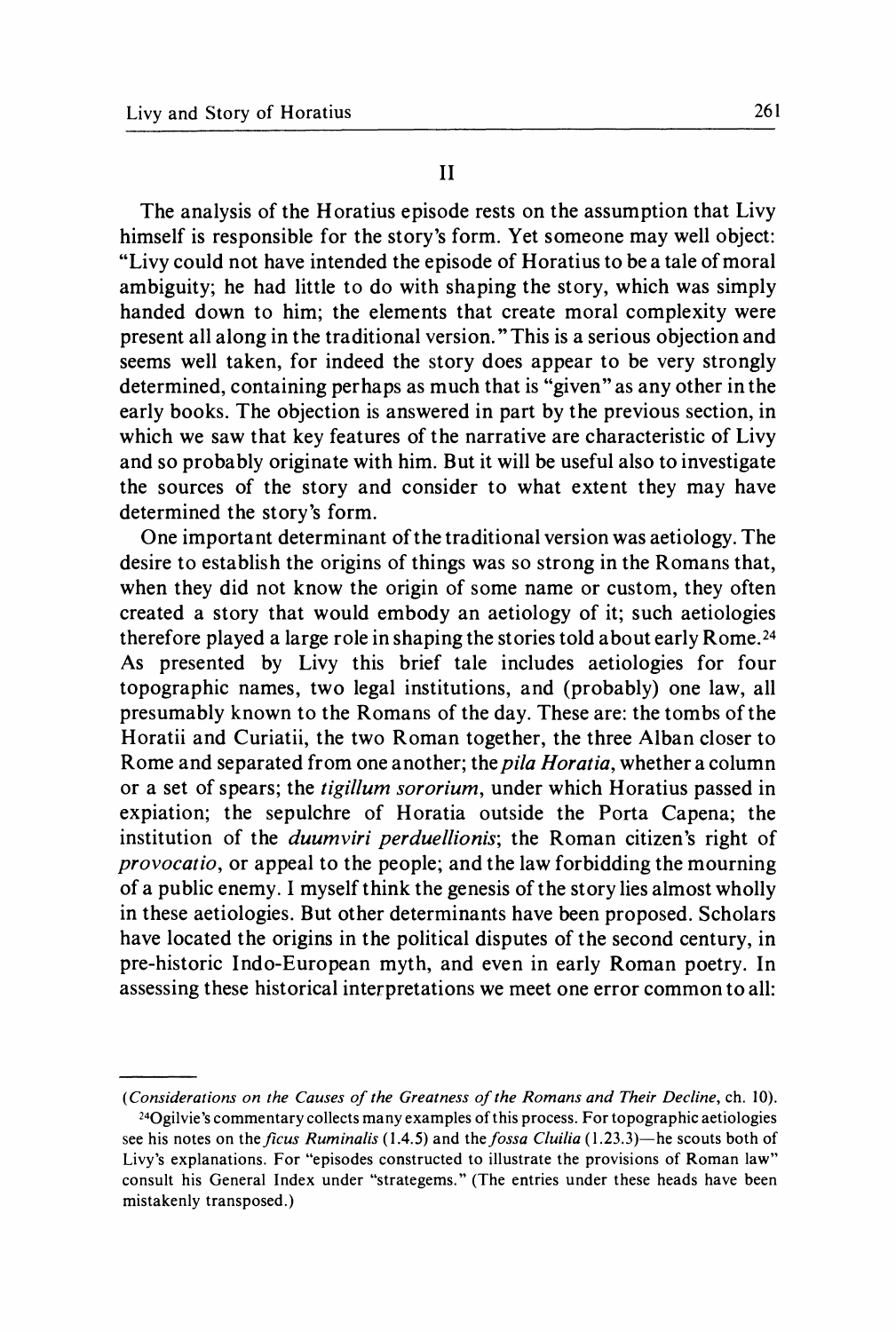**a failure to recognize Livy's hand in his own work. A study of the sources, however, will vindicate the historian's responsibility for his version. Indeed, the very abundance of determinants, far from restricting or preventing any judgment on Livy himself, gives us instead a measure of his ability to rise above his given material and to make of it what he wanted.** 

**We meet one difficulty right away. Source criticism in the traditional sense, tracing the written accounts on which our author drew directly, is impossible here, as Miinzer recognized sixty-five years ago.25 Though we have many scattered notices of the story, they are nearly all late and tell us nothing about the tradition before Livy. Dionysius, despite his full account, is silent about his sources. We may take as a sign of the difficulty the fact that even Ogilvie, who usually advances strong claims for Livy's sources, here makes a very mild one: Valerius Antias "suggests himself as a possible source" for Tullus' reign (p. 106); the justification is that one of the fetials is named M. Valerius. Although then we cannot hope to identify Livy's direct sources, we can nevertheless identify the original elements out of which the story was constructed. And that some of the constructing had been done long before Livy's time (centuries before, I should say) is implied by two pieces of evidence: Ennius had related the story on a large scale (Annals 127-135 V);26 and Livy himself testifies: necferme res antiqua alia est nobilior (24.1).** 

**What can we know about the genesis of this story? Let us start with aetiologies, which are still so prominent in Livy's account, not only for their number but also for their position. Each half of the story is closed by a notice, phrased in the present tense, of those monuments still existing which are explained by the story: first the tombs of the five fallen warriors,**  then the *tigillum sororium* and Horatia's tomb. (The *pila Horatia* is worked **into the elder Horatius' discourse, just before the reader needs to be reminded of it.)27 Accordingly Miinzer and Ogilvie, among others, have suggested that the various aetiologies, topographic and legal, are primarily responsible for the form of the story. They were assembled into a coherent version, one bit affecting the other until a smooth narrative was produced. Without a doubt the gens Horatia played some part in preserving and shaping the tale.** 

**This theory, which I think correct, assumes nothing about the truth of the aetiologies: they may be right or wrong. It would be an error to insist** 

**25RE s.v. "Horatius (2)," 8 (1913) 2323.** 

**260f course not all of Vahlen's nine verses need to be taken as referring to the tale of Horatius: other editors attribute many of them to other passages.** 

**27It is curious that Livy "announces" none of the three legal aetiologies. He could have stated, for instance, as Cicero did (Mil. 7), that this was the first capital case tried by the people. Perhaps he was uncertain of the legal implications and so left the matter alone.**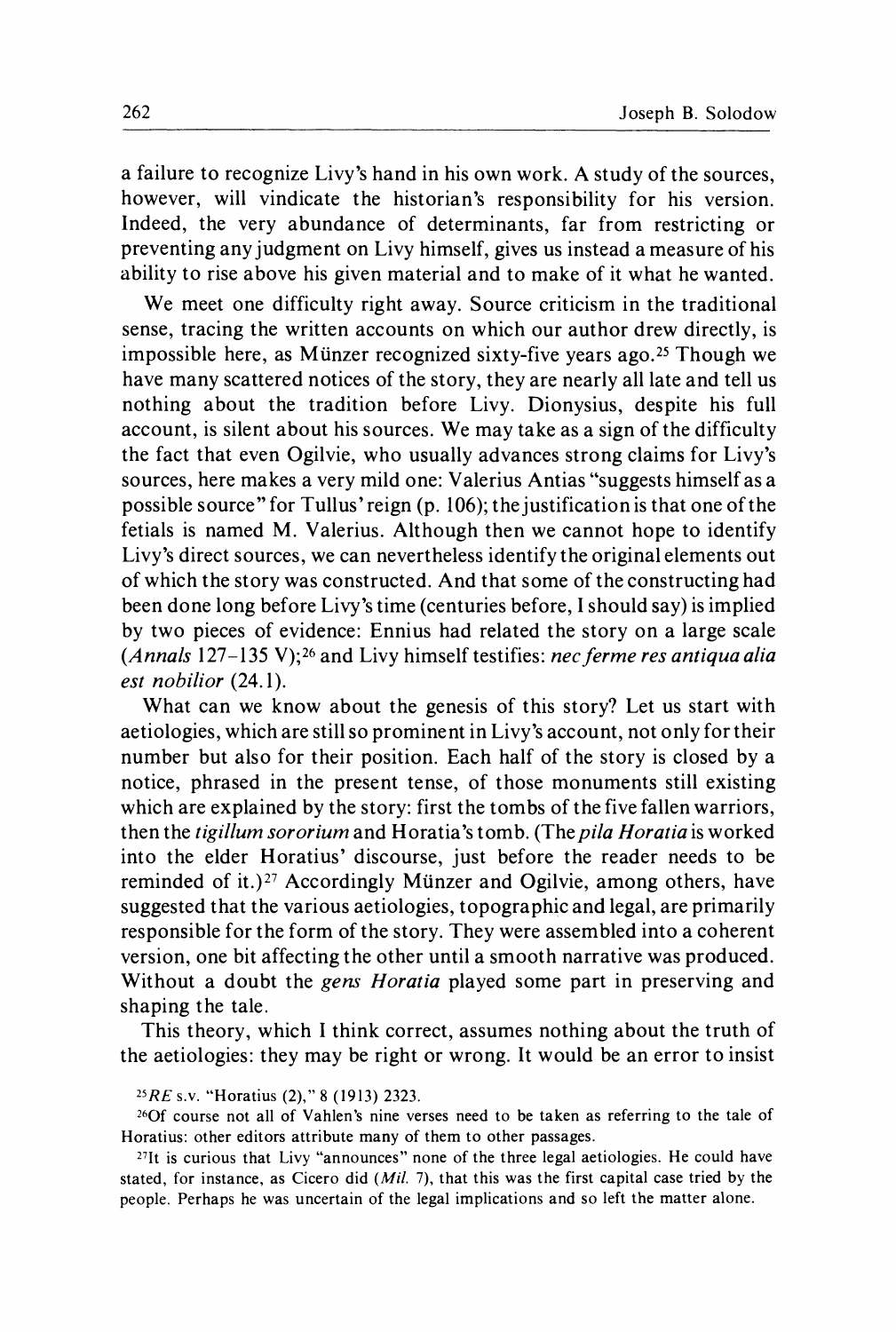**that the story is as it is because the aetiologies truly record the series of events. This is the mistake made by van den Bruwaene, for instance, who believes that the reality of the events is vouched for by the monuments: "le**  fait est attesté, car il y avait des vestiges: les tombeaux, le *tigillum sororium*, la pila Horatia."<sup>28</sup> I would say, "il y avait des vestiges, et voilà—un 'fait'!" It **is probable that the desire for aetiologies produced the story and the desire for a coherent story gave the aetiologies their present shape; so the monuments attached to them may prove nothing about what actually happened. The weak connection between monuments and actual events perhaps accounts for certain features of the preserved story. It is uncertain, says Livy (and no one else), which were the Albans, which the Romanssurely names on monuments would have settled this. Uncertainty also surrounds the pila Horatia: pila is either singular and means "column" or is plural and means "spears."29 Furthermore, the aetiology of tigillum sororium is certainly wrong: the beam is to be connected with the rites of**  Juno Sororia, the goddess of female puberty-whose parallel on the men's **side by an astonishing coincidence bears the name of Janus Curiatius!30** 

**Munzer and Ogilvie are right then, against van den Bruwaene, in thinking that the monuments gave rise to some of the story-and this not because the aetiologies were true, but because they were unknown. I do not believe the genesis of the story is fully recoverable, and in any case I am more interested in how Livy treated the material which had reached him, but let me sketch a reconstruction. I do not offer this with any confidence that it is correct, but rather as one example of how the monuments may have determined the story. (I make the extreme assumption that none of the aetiologies is true.) This is the reconstruction: the course of a duel was provided by an imaginative contemplation of five probably anonymous tombs;31 the pila Horatia, located near the Forum, associated the hero's name with a legal proceeding; the tomb of Horatia and the tigillum sororium gave material for such a proceeding; the misunderstood adjectives sororium and Curiatius created an expiation for Horatius'crime and a name for his opponents. Some such sequence of steps, taken over a** 

**30See Ogilvie 117, who gives full details and bibliography.** 

**31There was likely some reason for believing the one group of tombs Roman, the other Alban. For, otherwise, why would the Romans be closer to Alba and vice-versa? I suspect that in the words nocte praeteritis hostium castris (23.4) Livy or some predecessor has invented a maneuver to explain this feature of the monuments.** 

**<sup>28</sup>M. van den Bruwaene, "Approximations sur Tullus Hostilius," Latomus 11 (1952) 153. 29Singular in Liv. 1.26.10, Schol. ad Cic. Mil. 7, Dion. Hal. 3.22.9; plural at Liv. 1.26.11, Prop. 3.3.7.**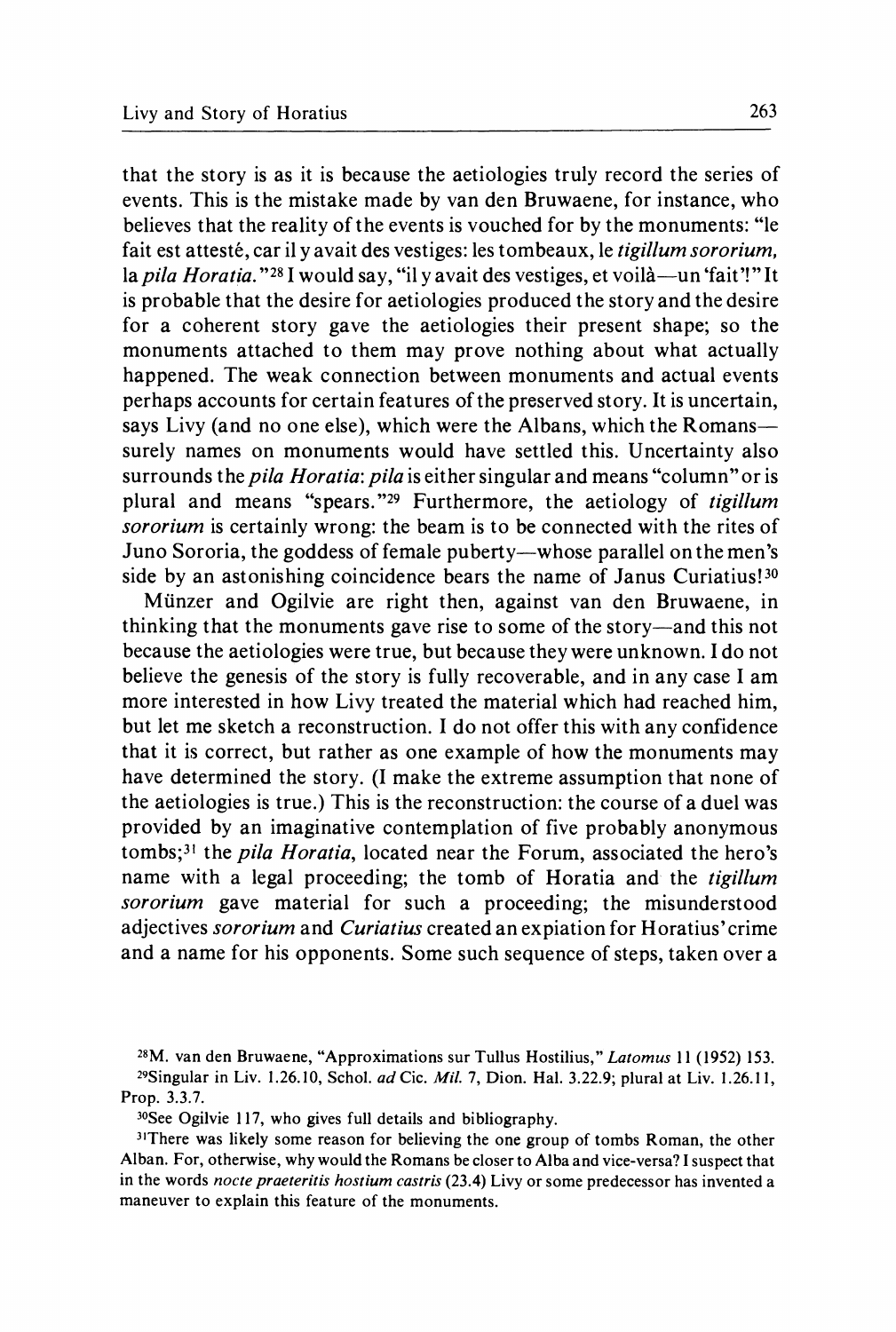**period of time, not by any single writer but by popular tradition, produced, I believe, the outlines of the Horatius story.32** 

**Legal aetiologies also undoubtedly had a role in the formation of the story: Horatius' trial is the first instance both of the employment of**  duumviri perduellionis and of the exercise of provocatio ad populum; also **a law forbidding the mourning of a public enemy may be glanced at in Horatius' words sic eat quaecumque Romana lugebit hostem (26.4).33 The legal aspect of the story has been most recently and most elaborately investigated by R. A. Bauman.34 For Bauman, Livy's version contains within it clues to the gradual development of the story before Livy. According to the genesis he proposes, nearly every detail, as related by Livy, is a trace of tendentious accounts put forth in the second century by one or another political faction. If his reconstruction is right, then Livy had nothing to do with the story's form, and my interpretation is wrong. In fact, however, it has grave flaws, most of which rest on a general misunderstanding of Livy. Because the misunderstanding is instructive and because, so far as I know, Bauman's book has not been reviewed at length, I discuss it in some detail.35** 

**At the beginning of the trial Horatius'father asserts sefiliam iure caesam iudicare (26.9). On the basis of the present tense of the infinitive Bauman (p. 27) discerns a "striking contrast" between Livy's version of the story and others in which the paterfamilias had made a prior adjudication. Leaving aside his unwarranted division of the extant accounts into two groups (cf. note 35), we see that Bauman has overlooked a fundamental trait of Livian** 

**<sup>321</sup>might mention here the suggestion of Andras Alfoldi, Early Rome and the Latins (Ann Arbor 1965) 102-4, that the fight between the Horatii and Curiatii is symbolic of Roman claims to sovereignty over the Latins. If true, this would explain the fact of the Roman victory in the story, but none of the details. By providing another motive for the creation of the story, it would supplement my account. Though Alfoldi is concerned mainly with early Roman history and I with Livy, we agree on the probable fictiveness of this episode.** 

**33Following Mommsen, Ogilvie 115 cites Ulp. Dig. 3.2.11.3: non solent ... lugeri .. . hostes velperduellionis damnati; also Marc. Dig. 11.7.35 and Suet. Tib. 61.2. Quint. 3.6.76 may refer to the same law.** 

**34The Duumviri in the Roman Criminal Law and in the Horatius Legend, Historia Einzelschriften 12 (Wiesbaden 1969). The first essay, on the nature and function of the duumviri in historical times, has little bearing on the second and need not concern us here.** 

**35I indicate two other serious flaws which do not rest on this misunderstanding. (1) On p. 23 Bauman founds a crucial series of arguments upon a mistaken inference from the use of denique in Ulp. Dig. 1.13.1 pr. Injuristic Latin the word does not always mean "next" but can mean "in point of fact" or "for instance;" see Hand, Tursellinus 2.274-75; ThLL 5.1.533-34. (2) The passages cited on p. 26, note 33, far from confirming, give the lie to Bauman's theory, most improbable in any case, that there existed a parricidium version of the story, in which quaestors tried Horatius. beside the perduellio version with duumviri which we find in Livy.**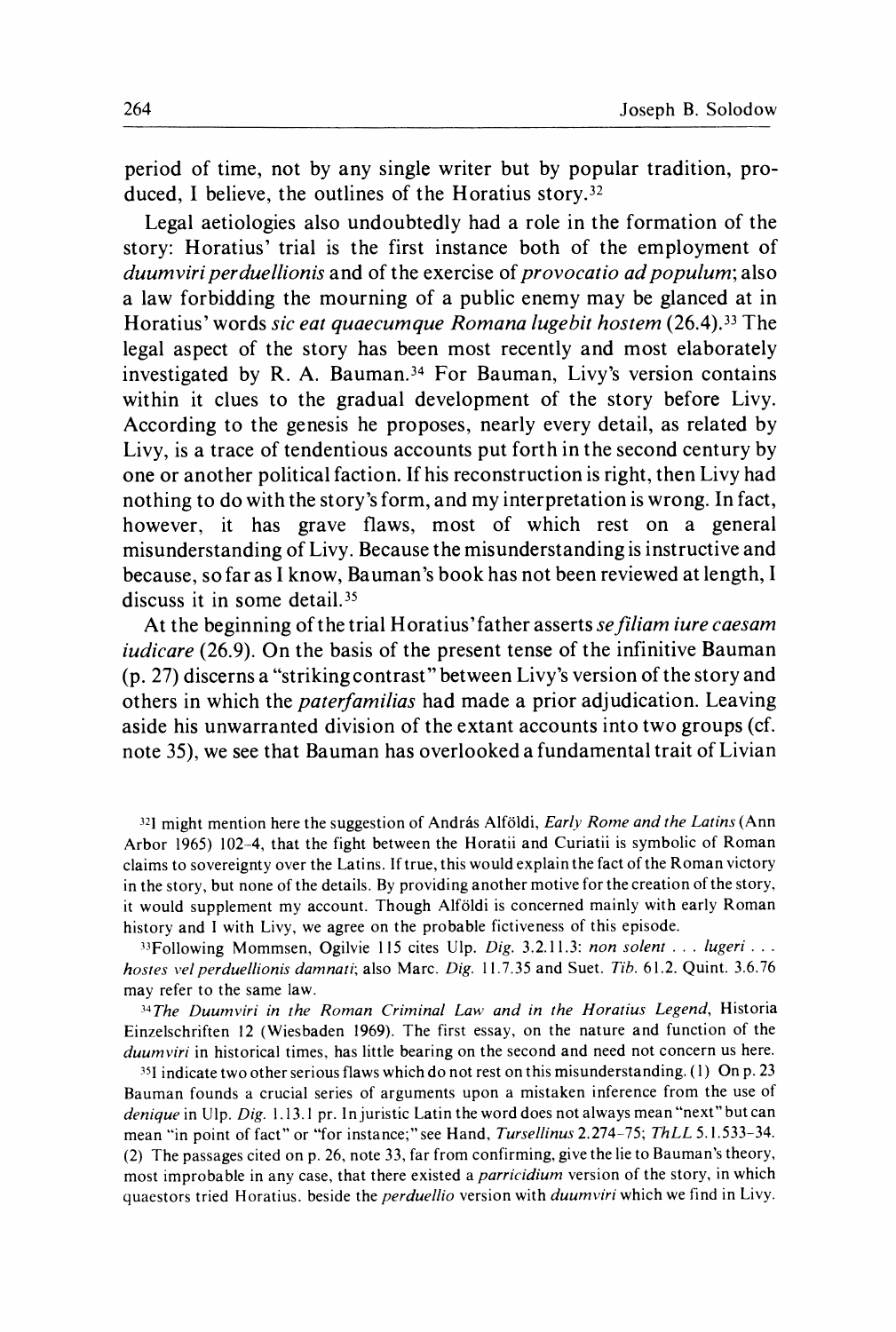**narrative. Livy aims at making his narrative dramatic; unlike Dionysius, he strives for concentration and avoids diffusing the power of his story with too many details and separate scenes. One way of his achieving this has often been noticed: he regularly "telescopes" into one event several that he found in his sources, either fusing several scenes into one more complex or alluding to an earlier in a later scene.36 He may well have done that here, eliminating an entire earlier scene in his source, replacing it with this brief phrase, and so consolidating the narrative. The present infinitive then can hardly bear all the weight of argument that Bauman places on it.** 

**In the same scene Bauman points to other details which were, in his view, determined by the tradition before Livy. First, he claims that the people's acceptance of deprecatio, the father's final plea, amounts to a deliberate rejection of the notion iure caesam; this would reflect Gracchan concerns of 110 or 109 B.C., when, after the quaestio Mamiliana allowed Opimius' slaying of C. Gracchus to be re-examined, Opimius offered in plea not the rightness of his deed but his other good services to the state (pp. 30-31). But Livy's phrase was absolveruntque admiratione magis virtutis quam iure causae (26.12), in which one motive, though stronger than the other, does not eliminate it. More importantly, the connection between Horatius and Opimius is simply too far-fetched to be believed. And this is true of other alleged connections, such as between the plea of maiestatem auxi and Saturninus' career (pp. 31-32) or between the murder outside the pomerium and an event of 193 B.C. (pp. 33-34). Furthermore, Bauman never relates the second-century political influences which he reconstructs to any historical writer upon whom Livy might have drawn.** 

**The underlying error here is his failure to allow for the historian's own elaboration of the story. Neglecting altogether Livy's dramatic narrative and the purposes he might have had in telling a story, Bauman unhesitatingly assumes that Livy is but the faithful recorder of whatever was handed on to him, a kind of preserving fluid which embalms even precise verbal formulations derived from a series of differing versions. Bauman states his view as follows: "[Livy's] account bears all the marks of a conceptual chain made up of successive accretions, each of which was shaped by the contemporary political climate. In transmitting this chain to us Livy has in effect presented us with a string of beads, each of which bears a clear chronological imprint and tells an unmistakable story" (p. 27). Such a view is untenable. Had there existed only one written version on which all changes were made? Would not rival authors have written separate** 

**<sup>36</sup>See all of K. Witte's justly renowned article, "Ober die Form der Darstellung in Livius' Geschichtswerk," RhM 65 (1910) 270-305, 359-419; also P. G. Walsh, "The Literary Techniques of Livy," RhM 97 (1954) 105.**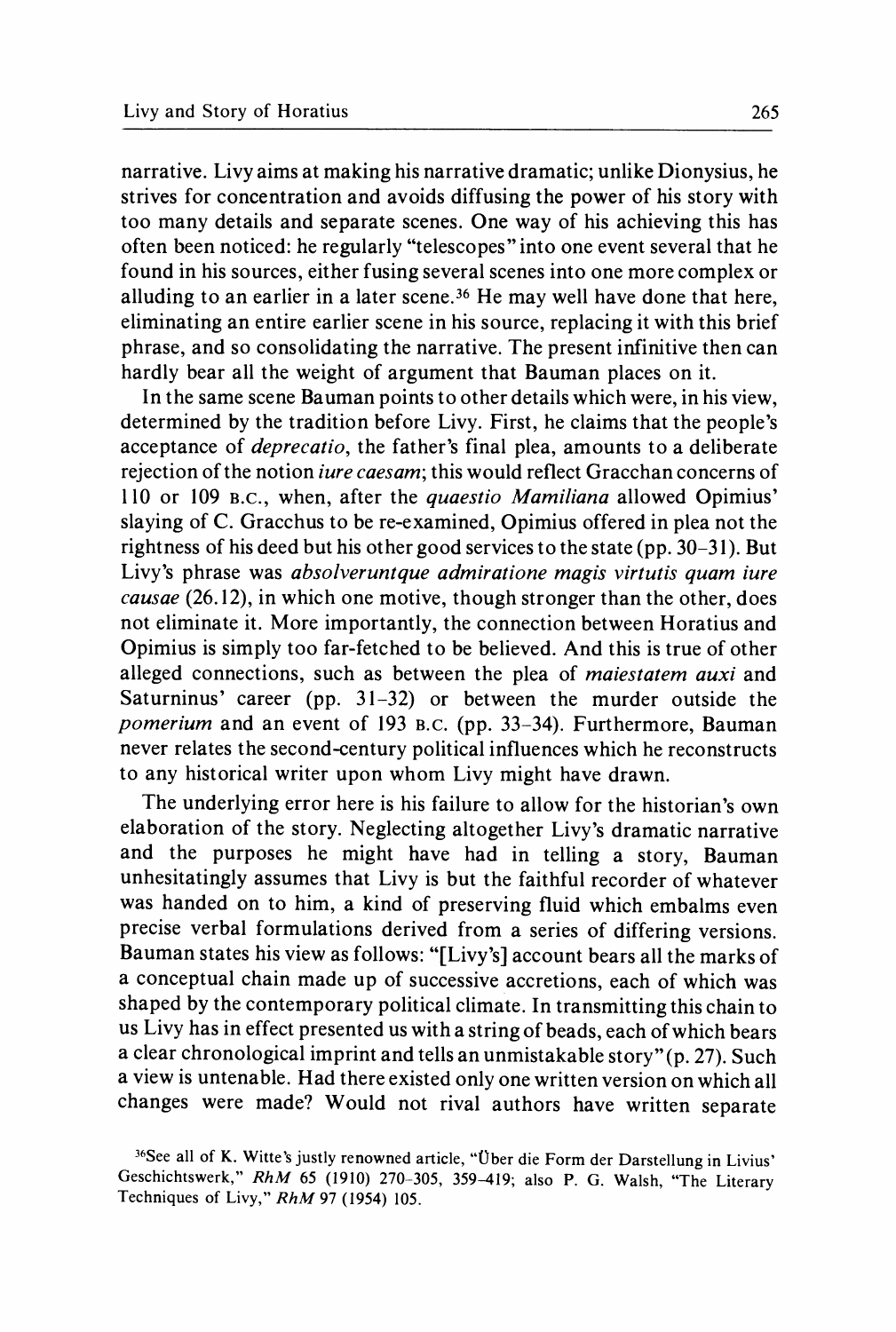**versions? And, above all, even if such a single version had existed, would Livy have taken it over completely unaltered? We may be certain that he would not. The renowned comparison between a fragment of Claudius Quadrigarius (10b Peter = Gell. 9.13.7-19) and Livy 7.9.6-14 demonstrates how many small, purposeful changes Livy might make in the material before him.37 Lacking any sense of such transformation, Bauman's understanding of Livy is mistaken and misleading, and it is for this reason chiefly that his reconstruction of Horatius' trial fails.** 

**Georges Dumezil, though his view of the Horatius story is in a sense opposite to Bauman's, shares the same fundamental weakness. In his book Horace et les Curiaces (Paris 1942) he explains Livy's tale as the Roman reflection of an ancient Indo-European initiation myth. He claims that nearly every detail either represents the original myth or can easily be explained as a Roman divergence from it. Bauman could see actual Roman political strife as the only aetiology of the story, or at least its second half; Dumezil is blind to all Roman aetiologies, not only political but legal and topographic as well. Despite this he is at one with Bauman in his misunderstanding of Livy, and so in his misuse of him: he too treats Livy as a mere transparent preserver of tradition.** 

**His method is comparative. He first recounts an exploit from the life of the Celtic hero Cuchulain. The young Cuchulain, setting out from his city, comes upon three monstrous brothers who have killed many of his own people; one by one, in single combat he kills all three; but upon his return, the women of the city, fearing that in his state of fury he is a threat to the city, show themselves to him naked, whereupon Cuchulain is seized and three times dipped into vats of water that cool his fury. Dumezil explicates this story as a warrior's initiation, comprising his first great deeds, his battle-fury, and his necessary restoration to society. He then compares this with the story of Horatius and discovers many parallels. He concludes that the story of Horatius originated in the same way, as a myth of initiation.** 

**The method itself is problematic, for the parallels are not always persuasive. To be sure, some general resemblances between Cuchulain and Horatius can be caught even from a summary. But Horatia is not "une femme impudique" like those who greet Cuchulain. Horatius displays**  ferocitas, not furor. And the two heroes can hardly be considered parallel, **as Dumezil argues (p. 103), on the grounds that each one's opponents had** 

**37Wolfgang Schibel in his recent book, Sprachbehandlung und Darstellungsweise in romischer Prosa: Claudius Quadrigarius, Livius, Aulus Gellius (Amsterdam 1971), which itself digests nine other comparisons of the two historians, nevertheless leaves still more to be said. I touch upon one or two of these points below; the rest I save for some other time.**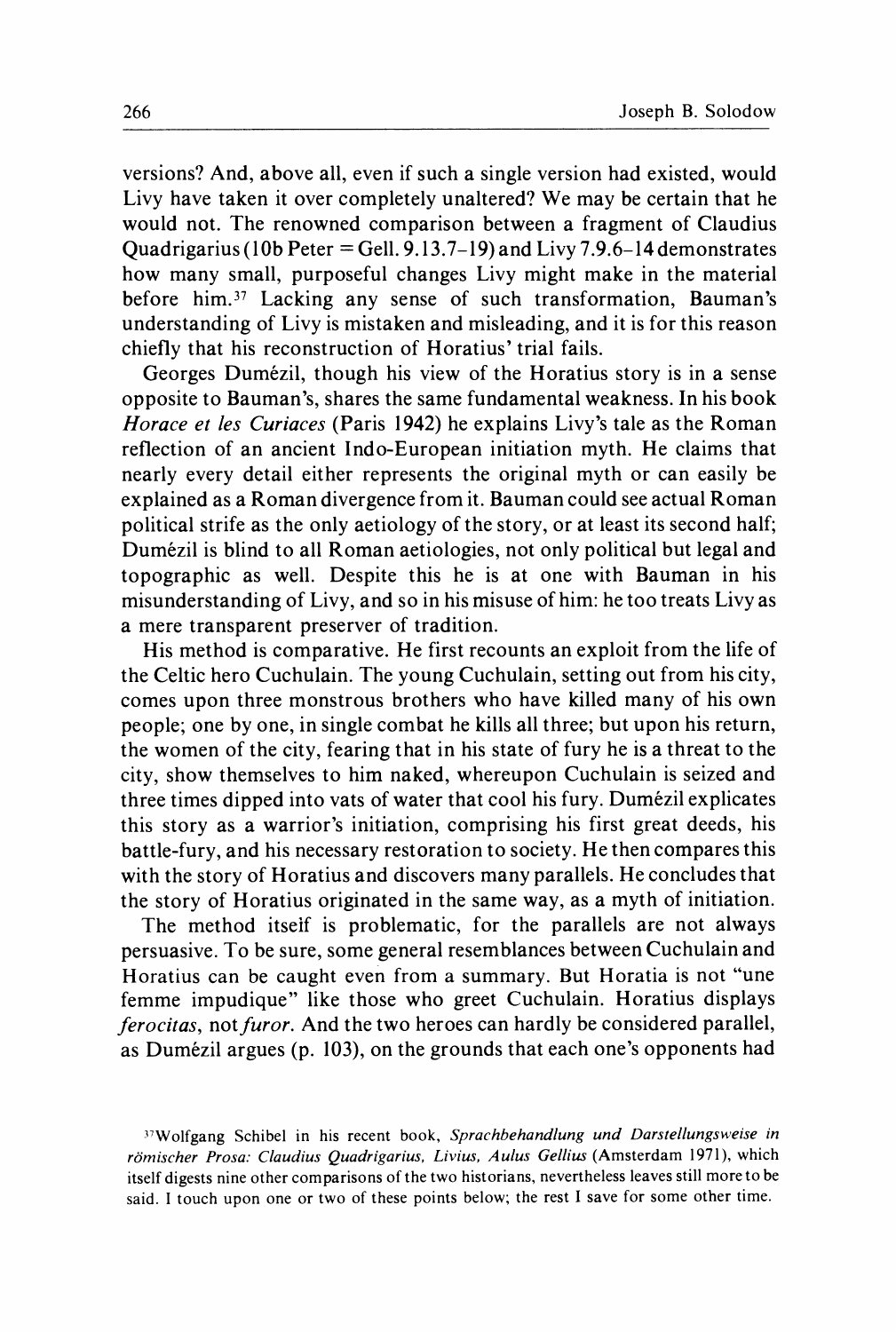**killed many from the other side: this is no more than an obvious detail which motivates enmity.38** 

**Dumezil's interpretation is open to still other objections. He neglects other explanations of how the story took shape, even those which lie close to hand. He makes no mention of the numerous legal and topographical aetiologies which the story itself gives. This neglect leads to absurdities. Thus, on pp. 103-4 he attempts to account for the Roman version of the combat by elaborate and incredible hypotheses. It does not occur to him that the position of the five tombs outside Rome, to which Livy calls our attention, might be responsible. But he neglects more than the specifically Roman explanations which Livy's text offers; he altogether neglects Livy himself. Like Bauman, Dumezil treats the historian as if he were a recorder who neither added to the story nor subtracted from it, who had no interests of his own, no purpose but to hand on the tradition. Only through ignoring both the Roman background and the individual historian who gave shape to the material can Dumezil look back to an alleged Indo-European myth for his interpretation of the Horatius legend.** 

**Though I doubt the reconstructed myth in its detailed form, I can see one contribution which Dumezil may make to understanding the legend of Horatius: I am willing to believe that the basic plot of such a story may have served as the kernel around which the fuller Roman version was formed. Even given the monuments, given the institutions which lacked that origin in concrete events which the Romans desired, other plots could have been imagined which would have suggested an origin. Perhaps then a story like Cuchulain's did play some part in the formation of the Horatius legend. Nevertheless, this can be true only in so restricted a sense that it does not affect our understanding of Livy's account.39** 

<sup>38</sup> A Greek story which is strikingly similar to Horatius' can offer no support for Dumézil's **hypothesis of an origin in Indo-European myth. Told by pseudo-Plutarch (Parallela minora 16) and repeated in Stobaeus (Flor. 39.32), it is a pure fabrication made for the sake of the parallel with the Roman story. The authorities cited are spurious. See K. Ziegler, RE s.v. "Plutarchos," 21, 1 (1951) 867-70, on the whole essay. H. Peytraud, "A propos des Horaces et des Curiaces," Revue universitaire 48, pt. 2 (1939) 32-35, discusses the two Greek passages briefly and uncritically.** 

<sup>39</sup> Dumézil returned to Horatius and Tullus in Aspects de la fonction guerrière chez les Indo-Européens (Paris 1956). This is not the place for a general discussion of his stimulating but **highly controversial theories, which, if right, must have the most serious consequences for**  early Roman history and religion. See the work of Dumézil's supporter, C. Scott Littleton, **The New Comparative Mythology: An Anthropological Assessment of the Theories of**  Georges Dumézil, rev. ed. (Berkeley 1973). I remain skeptical of the thesis in Horace et les **Curiaces at least, as was H. J. Rose in his sober review, JRS 37 (1947) 183-86.**